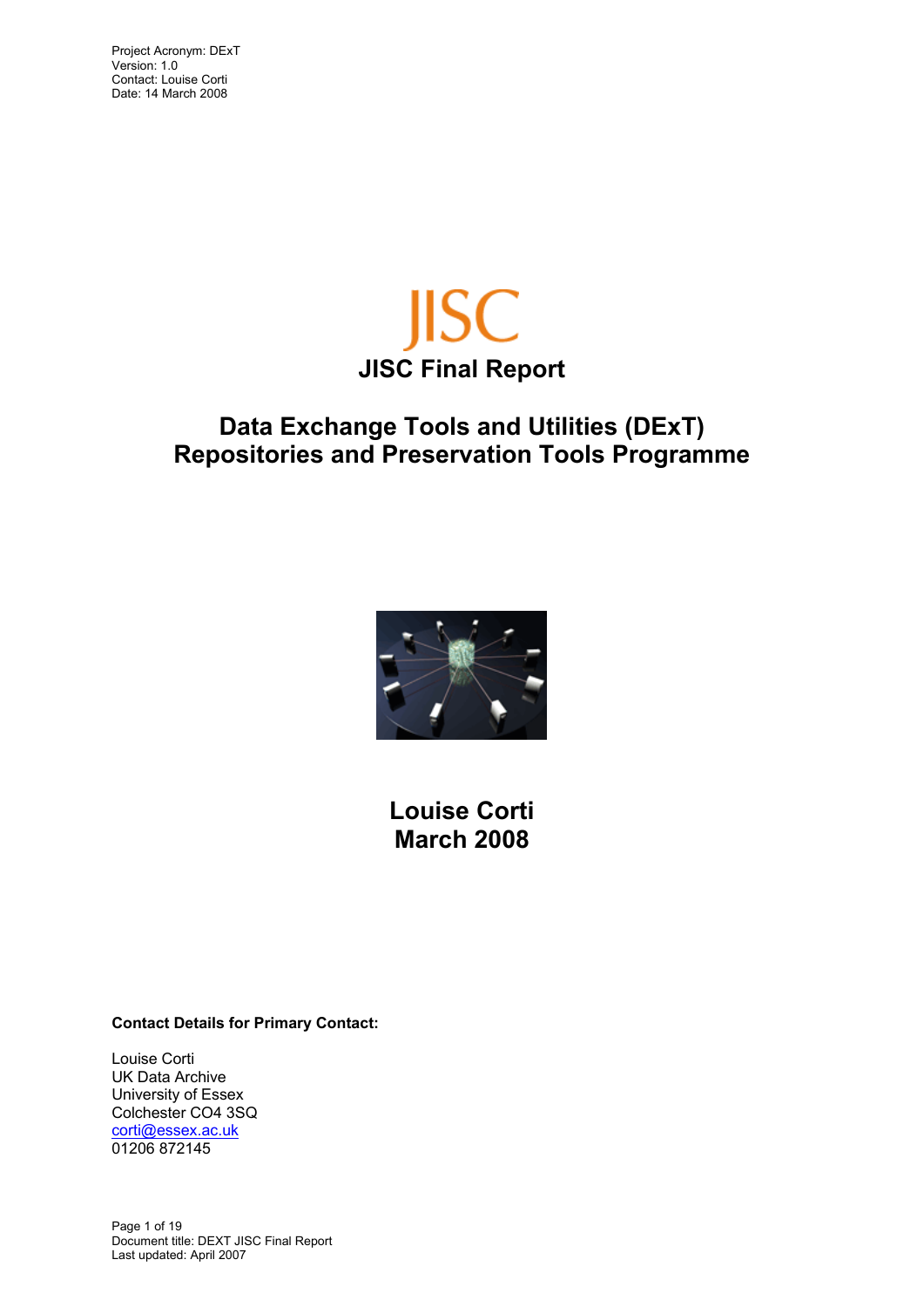# **Table of Contents**

| Appendices |  |
|------------|--|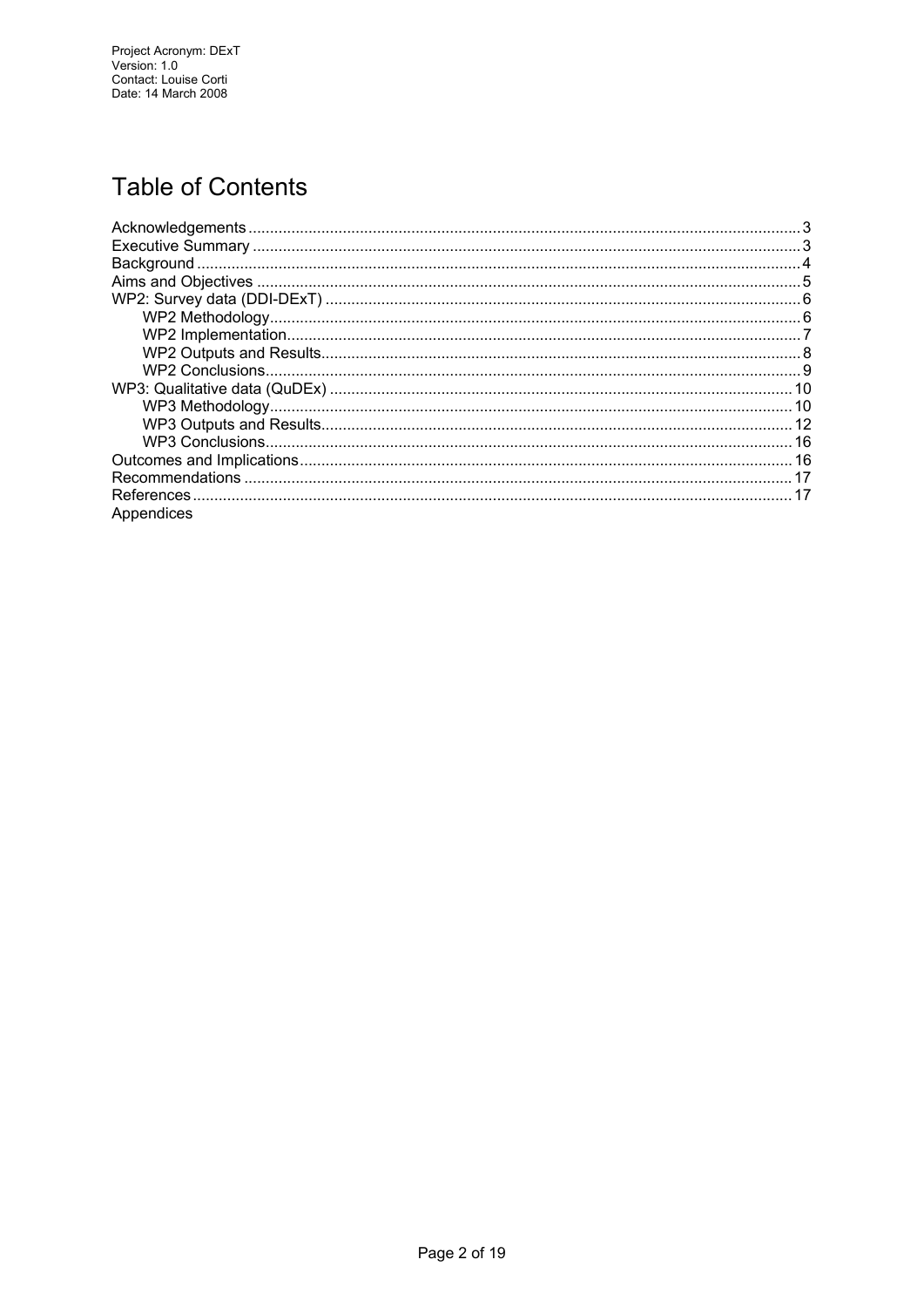# <span id="page-2-0"></span>**Acknowledgements**

The Data Exchange Tools and Conversion Utilities (DExT) project was funded under the JISC Capital Programme: Repositories and Preservation. The UK Data Archive (UKDA) based at the University of Essex led the project with major input from key consultants – Herve L'hours and Pascal Heus and Arofan Gregory and Chris Nelson of the Open Data Foundation (ODaF). Pascal Heus authored the text for WP2 that is incorporated into this Final report and also appended. Acknowledgments go to members of the UKDA team - Head of Preservation, Dr. Matthew Woollard and DExT Programmer, Angad Bhat for technical support. Thanks go to Claire Flaxton, Anne Etheridge and Sharon Jack or their work in promotion and publicity and the website. Our great thanks also go to the late Dr. Alasdair Crockett who helped formulate and write the bid, particularly for WP2.

## **Executive Summary**

Data conversion and proprietary data entry and analysis are particularly important and problematic aspects of data management and curation. The Data Exchange Tools and Conversion Utilities (DExT) project aimed to provide researchers and support staff working with primary research data with a suite of tools that will enable data to be long-term curated and exchangeable.

Much important primary research data is created every day in the course of academic and policy research. While Data Sharing Policies are encouraging sharing and formalised archiving of data, the ideal life cycle for data creation to re-use remains beset by obstacles. The main issues involve the buying-in to a dedicated analytic strategy and typically a particular software package. Over the years the UKDA has seen a number of such softwares quickly become obsolete. To address the problem of incompatibility between software various data conversion tools have come of the market. One example for numeric and statistical data is StatTransfer and DBMSCopy that enable conversion from say SPSS to Stata. Equally the development of the format SPSS.por in the 80s enabled import and export between the major statistical analytic packages. However in the qualitative data analysis software field there are no such inter-software conversion tools.

The rationale for the DExT work is that open data exchange formats are necessary for maximising the opportunities for data sharing and long-term archiving.

The project led by the UK Data Archive researched, developed, refined and tested models for data exchange for both survey data and qualitative research data based on XML/RDF schema and developed some demonstrator tools for data import and export. The key objective was to develop an intermediate data exchange format that is as vendor neutral as possible. Software and platform neutral formats clearly have huge advantages for long-term archiving and for portability – passing between data analysis softwares. In order for take up of and sustainability of a format/standard, ideally they need support from software vendors to enable import and export functionality. The project worked closely with a number of key software vendors to loath these possibilities.

The data formats included in the demonstrator project are those that are commonly used in research predominantly, but not exclusively in the social sciences – for survey data: SPSS, STATA, CSV and qualitative data: word, Atlas-ti, MaxQDA and Nvivo. These formats are also typically found across all domains of primary research.

A small scale evaluation of the XML schema and data conversion tools was carried out in order to inform JISC of the most viable options for future development in this area. A longer-term aim of this work might be to build a fully functional and scalable facility or service where data formats can be submitted and seamlessly returned in a chosen, desired format – via a neutral exchange format– a true data exchange service.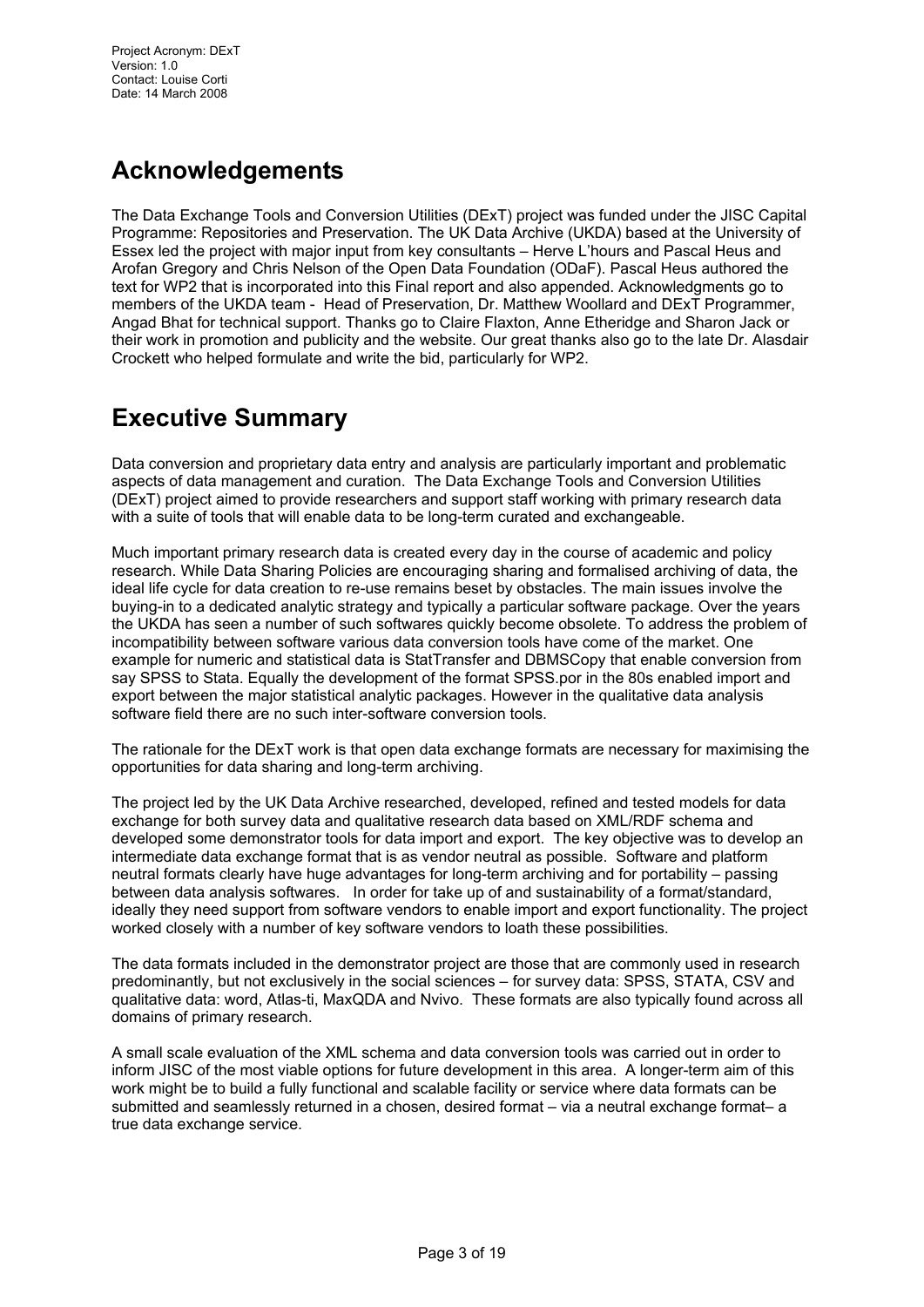<span id="page-3-0"></span>Project Acronym: DExT Version: 1.0 Contact: Louise Corti Date: 14 March 2008

The project was divided into two separate and quite distinct work packages: The first worked with qualitative social interview-based multimedia data and produced and tested a formal XML schema to support data exchange. This work and the schema was termed QuDex (for qualitative data exchange). A version 3 of the QuDEx schema was released for public comment plus its accompanying documentation, and XML instance files. These are published on the DExT website and will be available on the Open Data Foundation (ODaF) website. A METS file was also produced.

The second worked with survey data, namely in SPSS format and created a java-based data conversion tool ((Survey-DExT), which exported multiple version of SPSS to an 'open' format plus associated formal metadata, and to other major data analysis formats (STATA, SAS). The tool is built so that it is completely extensible to conversion from other data formats such as STATA and SAS and so on. The open-source conversion tool is fully documented and downloadable from the Open Data Foundation website.

The work under the small scale DExT project has contributed to the Repositories Programme by investigating and developing a formalized XML schema and some open source demonstrator tools. These form as solid grounding on which to develop internationally agreed standards and tools that could be widely used to support ingest, long-term preservation, and dissemination of social science research data. This project was formally part of the Tools and Innovation strand, which aimed to develop and pilot innovative approaches to repository use and digital preservation through the development of new software and tools. The outputs are relevant to i) the Discovery to Delivery stream, as the proposed service is based upon common standards for data interoperability, and (ii) Shared Infrastructure Services for resource discovery, repositories and curation - machine to machine services that support rights, profiling, terminologies, registries, file format and representation etc.

The project supported the Programme's desire to improve the efficiency and quality of repository functions, by helping automate the processes of data conversion, and by providing SMART data and tools - in the form of a universal data exchange format. The work set out has thus contributed to the need for refinement of the application of standards and specifications for digital repositories and preservation by building software and tools for both digital repository use and digital preservation. An immediate and indeed longer-term benefit should be increase in productivity for preservation and data sharing services and enhance both the reprocessing of legacy datasets and the data refreshment element vital to good data preservation practice.

# **Background**

Data conversion and proprietary data entry and analysis are particularly important and problematic aspects of data management and curation. The DExT project aimed to provide researchers and support staff working with primary research data with standards and tools that will enable data to be long-term curated and exchangeable. The project researched, developed and tested tools for contemporary quantitative data or statistical data and qualitative data typically used by social researchers.

Much important primary research data is created every day in the course of academic and policy research. While Data Sharing Policies are encouraging sharing and formalised archiving of data, the ideal life cycle for data creation to re-use remains beset by obstacles. The main issues involve the buying-in to a dedicated analytic strategy and typically a particular software package. Over the years the UKDA has seen a number of such softwares quickly become obsolete. To address the problem of incompatibility between software various data conversion tools have come of the market. One example for numeric and statistical data is StatTransfer and DBMSCopy that enable conversion from say SPSS to Stata. Equally the development of the format SPSS.por in the 80s enabled import and export between the major statistical analytic packages. However in the qualitative data analysis software field there are no such inter-software conversion tools.

Legacy formats do and will present problems, a matter recognised for some time by the data archiving community and by some commercial suppliers. A JISC/NPO study on the preservation of electronic materials in 1997 gauged the extent of legacy materials sitting in our institutions - significant.1 Bennett developed a framework of data types and formats and looked at issues affecting the long-term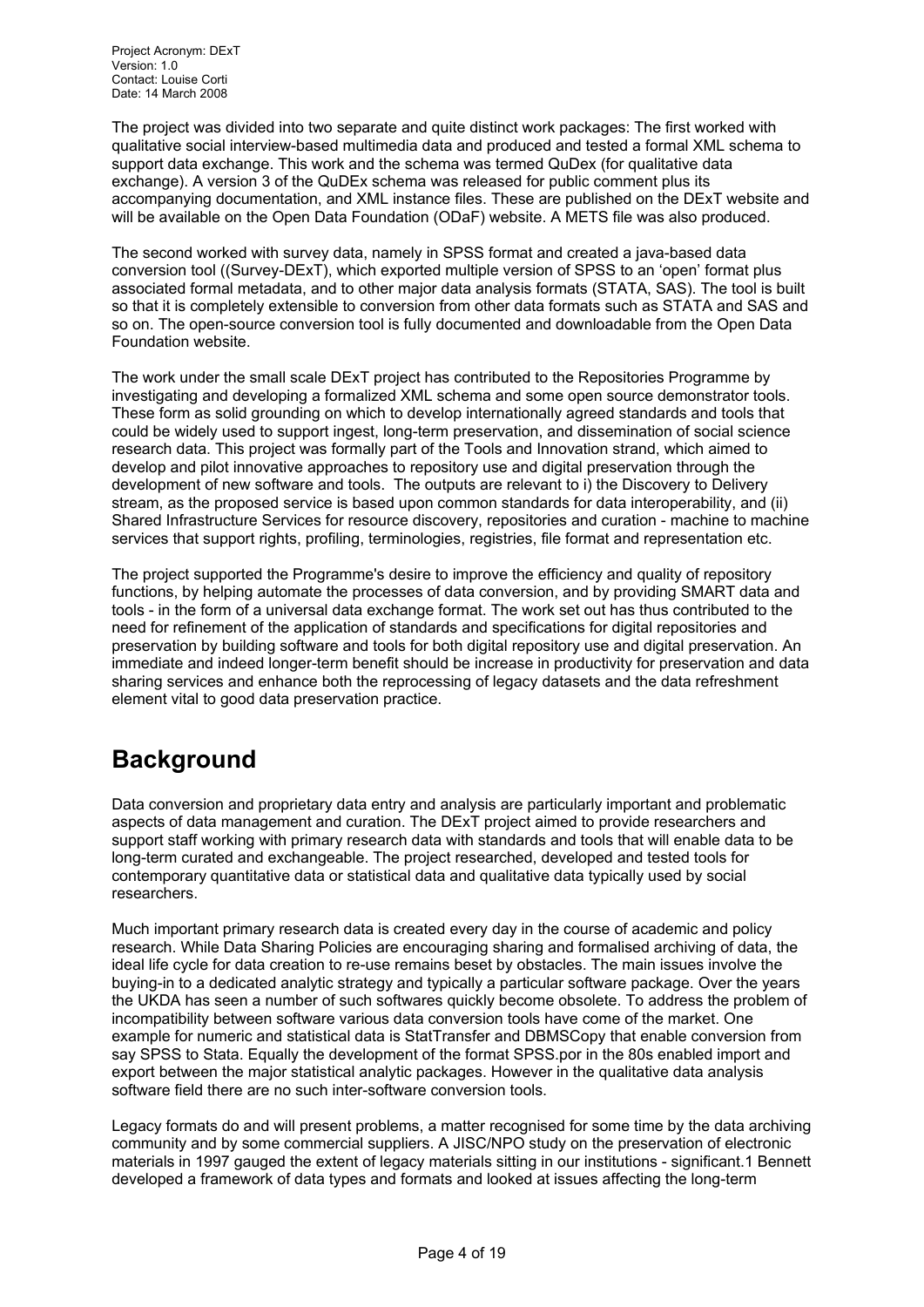<span id="page-4-0"></span>Project Acronym: DExT Version: 1.0 Contact: Louise Corti Date: 14 March 2008

preservation of digital material and the DCC is playing some part in this endeavour, but we are still a long way short of actually dealing with legacy on a managed or efficient scale. Universal exchange formats will help to alleviate the build up of yet more unreadable digital data in our institutions.

Outputs from primary research are also linked, either implicitly or explicitly, to associated research data - for example statistical data, qualitative data, data encoded in a scientific language, or even graphical data. Links between the output research findings and the source data upon which they are based are highly desirable for virtual research environments which are under construction in many institutions at the present time. Such links scarcely exist as yet, however, and are certainly not currently made from the relatively embryonic institutional output repositories which are currently under development. The STORE project is addressing some of these matters. Linking to truly exchange data formats that are professionally curated will be of greater benefit to the research community. The SHERPA project is also using OAIS and METS to harness institutional repository systems with the AHDS preservation repository to create an environment that fully addresses all the requirements of the different phases within the life cycle of digital information.

This project was part of the Tools and Innovation strand, which aimed to develop and pilot innovative approaches to repository use and digital preservation through the development of new software and tools.

# **Aims and Objectives**

The rationale for the DExT work was that open data exchange formats are necessary for maximising the opportunities for data sharing and long-term archiving. The project thus **aimed** to provide researchers and support staff with standards and associated tools for data (and metadata) format conversion. Central to these aims are the recognition and use of best practice in longer-term data management and curation.

#### The **specific objectives** were to:

- research and develop a numeric data exchange standard and conversion tools
- research and develop a qualitative data exchange standard and conversion tools
- test and evaluate these standards and tools
- assess the feasibility of developing a web-based service for data conversion based on these tools sets

The kinds of data dealt with under the remit of this proposal were data arising from primary research using typical social research methods and techniques based on fieldwork. These are primarily: structured social surveys and more in-depth interviews or focus groups. The UKDA has preferred formats, and also distinguishes between acquisition, dissemination and preservation formats. Users make choices about which software to use in their research and require formats that be easily read.

The project was divided into two separate and quite distinct work packages: The first worked with qualitative social interview-based multimedia data and produced and tested a formal XML schema to support data exchange. This work and the schema was termed QuDex (for qualitative data exchange). A version 3 of the QuDEx schema was released for public comment plus its accompanying documentation, and XML instance files. These are published on the DExT website and will be available on the Open Data Foundation (ODaF) website. A METS file was also produced.

The second worked with survey data , namely in SPSS format and created a java-based data conversion tool ((Survey-DExT), which exported multiple version of SPSS to an 'open' format plus associated formal metadata, and to other major data analysis formats (STATA, SAS). The tool is built so that it is completely extensible to conversion from other data formats such as STATA and SAS and so on. The open-source conversion tool is fully documented and downloadable from the Open Data Foundation website.

All of the aim and objectives were met despite a major set back prior to the start of the project. The UKDA suffered the dreadful loss of a colleague and the DExT co investigator who died unexpectedly prior to the project starting and the project even being submitted . Dr. Alasdair Crockett, pretty much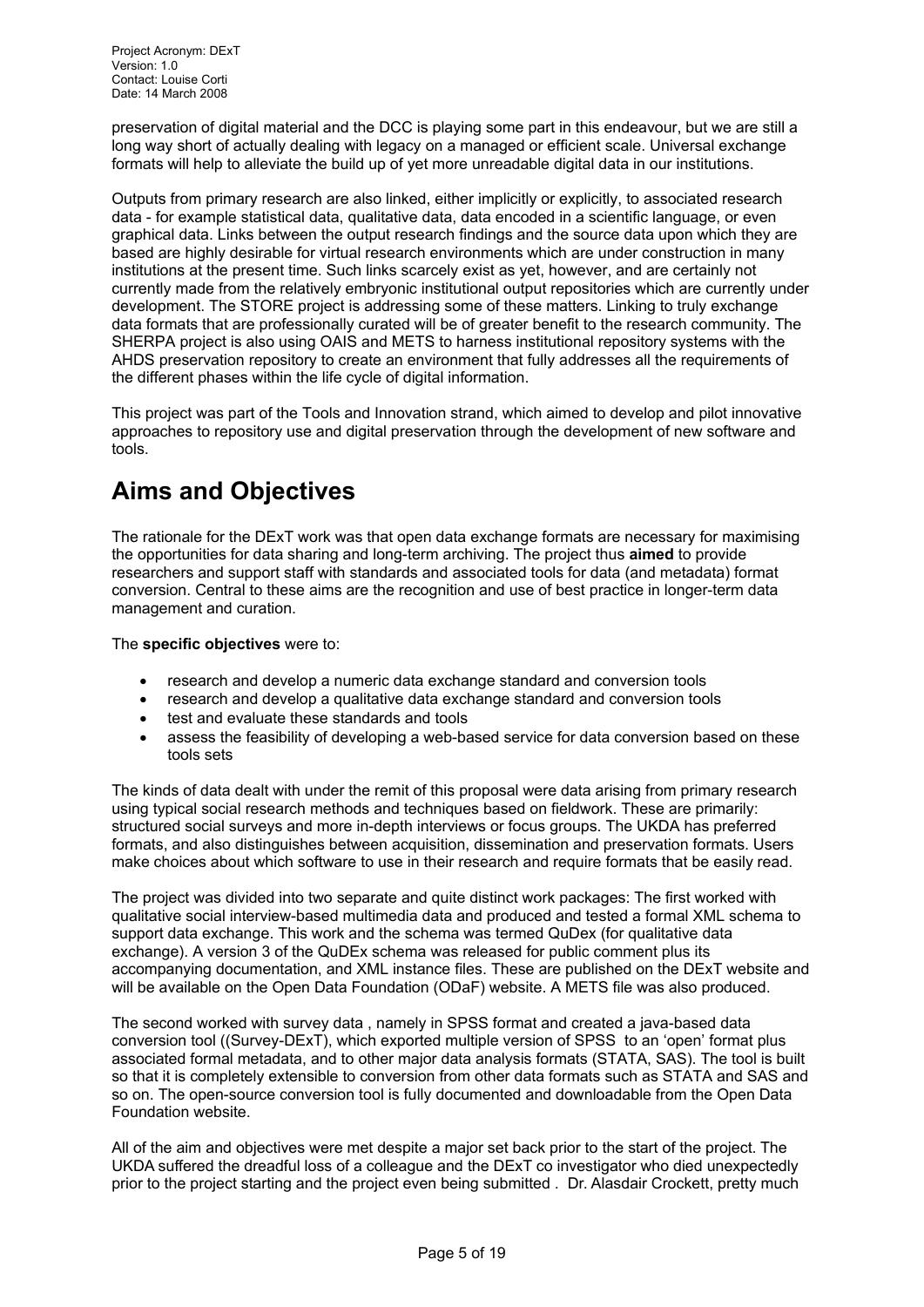<span id="page-5-0"></span>single handedly formulated the thinking and work behind WP2. The content of WP2 was drawn up to meet his original ideas but very few people had the background, inspiration and depth of knowledge that Alasdair possessed to undertake the work. The start for WP2 was significantly delayed as a new project leader had to be arranged and a new detailed project work plan drawn up. Instead of recruiting a single in-house programmer to undertake WP2, a known consultant were bought in to take forward the tool research and development. This proved to be highly efficacious and successful, with the work being delivered within the set time frame.

The methodology, results, outputs and outcomes are reported in two parts to make it easier to follow for the reader.

# **WP2: Survey data (DDI-DExT)**

## **WP2 Methodology**

The DDI-DExT project's primary objective was to produce utility software for the conversion of statistical data files into an archive neutral format for long term preservation along with the option to re-package the data for dissemination to end users for use with various statistical packages. This initial effort was intended as a "proof-of-concept" tool to demonstrate the feasibility and sustainability of such an approach.

Software applications are increasingly designed to provide the researcher with a view of their data and its 'internal metadata' (variable and code labels, variable formats, etc.) that is divorced from the software's internal (i.e. underlying) representation, used in conversion. Data creators, data centres and researchers often need to translate datasets between formats, but lack the tools to do so in an accurate and automated way. Data/research centres may use proprietary translation software for certain types of conversion, while individual research projects often rely on the inbuilt import and export functions of a given software package. Both options tend to be poorly documented and operate on the software's internal representations of data. A range of subtle but significant conversion errors often occurs as a result. The major problems that affect data format conversion are:

- rounding/truncation of numeric data
- truncation of textual data
- differences in handling 'internal' metadata (differential label lengths, missing value handling etc.)
- corruption of specially formatted variables (especially date/time variables)
- embedded special characters

For example, The SPSS command 'PRINT FORMATS' is often used to perform data typing upon conversion, yet it seldom matches the actual data and this can lead to catastrophic coarsening of data upon conversion or, conversely, unnecessary inflation of file size. Similarly, one of the ill-documented features of MS Access is that the export precision can be controlled by the number of decimal places in the 'Regional Options' of the Windows Control Panel. Lastly, and an example of point 5 above, embedded characters are an issue in MS Access, wherein fields may contain characters like 'tabs' or 'carriage returns'. Unless these characters are stripped out prior to conversion to delimited text, the data will lose its rectangular structure.

In WP2 the main issues that need to be confronted and dealt relate to survey data *conversion* methods and include:

- numeric data in all relevant storage modes, i.e. integer, real and complex
- numerical data in specific formats, e.g. date/time
- textual (character) data, at a UTF-8 standard
- categorical data (ordered or unordered)
- logical data
- 'null' and undefined data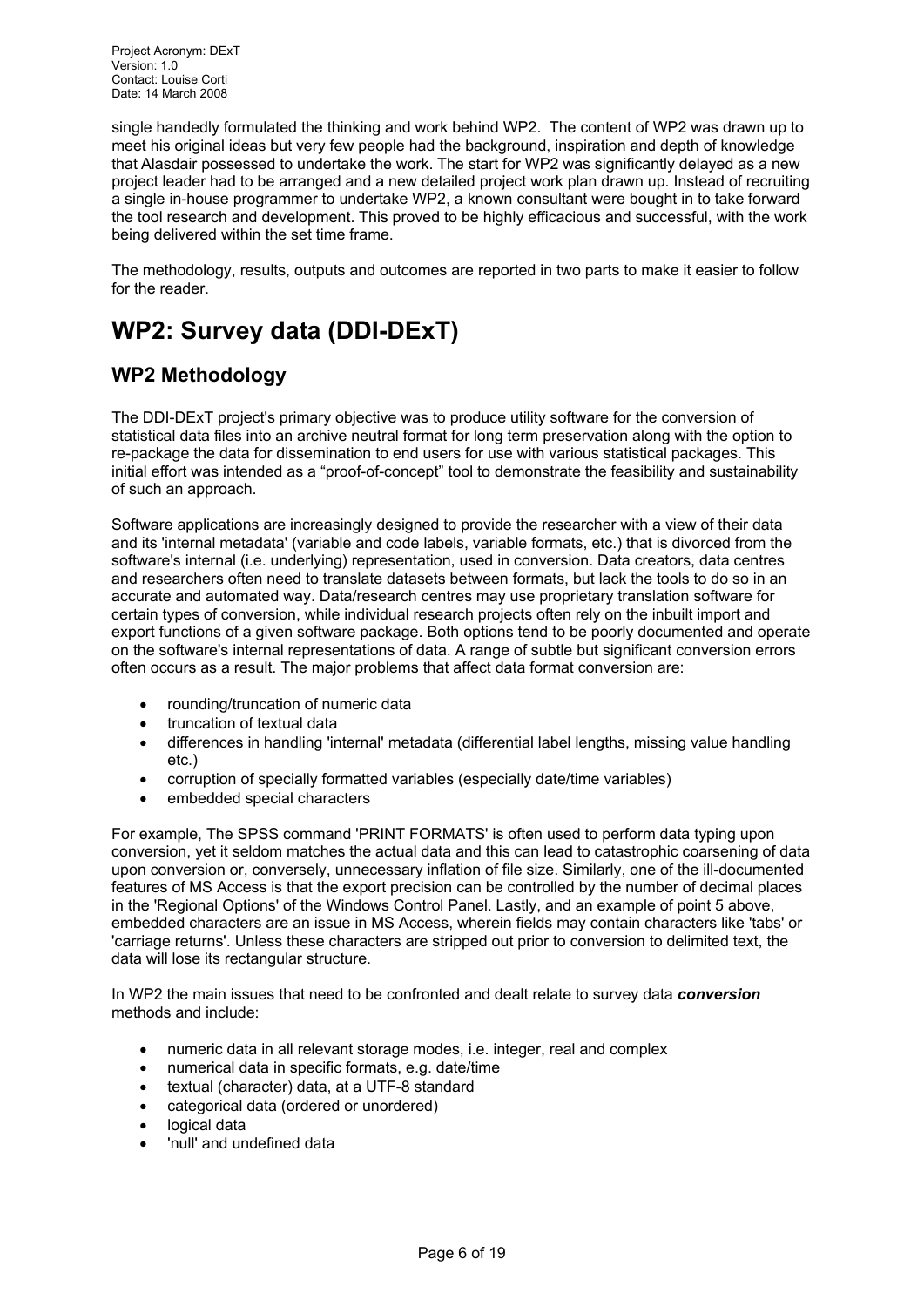<span id="page-6-0"></span>The tool constructed should enable data conversion, a resulting metadata schema that captures these specifities, plus a reporting of all 'errors in translation'. The resulting standard should be DDI 3 compatible and required generation of DDI 3 XML files via XSLT stylesheets. T

The development was conducted from June 2007 to February 2008 as a collaborative effort between the UK Data Archive (UKDA) and the Open Data Foundation (ODaF). For the purpose of this project phase, the input data file format was limited to the most commonly used survey data analysis package format, SPSS<sup>1</sup>. The *archive neutral* formats selected were fixed ASCII for data and the Data Documentation Initiative (DDI) 3.0 XML specification<sup>2</sup> for the metadata. In addition to fixed ASCII, delimited and comma separated formats are also supported. ASCII remains the most commonly used and recommended format for long term preservation. DDI 3.0 was selected for its metadata richness as well as bei[n](#page-17-0)g the leading specification for the documentation of microdata. Direct compatibility with DDI ensures that the tools developed under DExT a[re](#page-17-1) compatible with other products and that the generated metadata can be imported by other packages or exchange with other institutions.

Statistical packages targeted as *output formats* were SAS, Stata and SPSS. This included different flavors of these products (such as Small Stata, Stata/CI, etc.) as well various versions (SPSS 11, Stata 7, etc.). The export wizard attempts as much as possible to take into account the differences or incompatibilities between the software packages (like variable name lengths, string and date formats, etc.). It also has the ability to simultaneously generate multiple output formats for multiple files and save the resulting files in either a folder or a compressed ZIP file. The output can also contain DDI 3.0 and DDI 2.1 XML metadata for the generated files.

### **WP2 Implementation**

The project was managed by Matthew Woollard from the UKDA and under the technical coordination of Pascal Heus (ODaF). The development team consisted of Pascal Heus (OdaF) and Jack Gager (Metadata Technology). Joachim Wackerow from GESIS/ZUMA was also brought in as a technical expert for the conversion of SPSS to SAS. Mary Vardigan from ICPSR and Erwin Werkers from the CentERdata in the Netherlands (http://www.uvt.nl/centerdata/nl/) also provided valuable inputs for the testing of the SPSS Reader component.

The project team worked part time on the development and the first phase was completed in mid-October 2007 with the release of the alpha-test version of the DExT Tools application supporting the SPSS file import functionalities. The second phase development phase concluded end of January 2008 with the final version of the product that included the SAS, SPSS, and Stata export functions. Activity and progress report were regularly exchange by email and a face to face meeting took place at the UKDA mid-January 2008 to present the product to the project manager and discuss lessons learned and next steps.

The project team followed the general recommendations outlined in the Open Data Foundation "Managing social, behavioral and economic data and metadata: Guidelines for Tools Development and Recommendations for Operating Environment"<sup>3</sup> document. The packages were developed in the Java programming language using the Eclipse Integrated Development Environment (IDE). The source code is published and maintained in the ODaF Forge public repository<sup>4</sup>.

language and processed by Saxon XSL v8.9 $^6$ . The end user DDI-DExT product was developed [a](#page-17-1)s an Eclipse Rich Client Platform<sup>5</sup> (RCP) application to maximize openness and portability across-platform. Conversion of the DDI-XML metadata into setup files for the various statistical packages were developed [us](#page-17-1)ing the XSLT v2.0

In terms of managing a contractor for this WP (and one based in the US) we were surprised how straightforward the management, development and delivery process was. In addition to the initial formalised contract and agreed programme of work, the UKDA asked for monthly reports and had 3 face to face meetings and a couple of tele conferences. Communication was mostly by email. The subcontract worked extremely well and was considered to be excellent value for money. It is unlikely that UKDA could have recruited or afforded a developer/programmer of this caliber to produce the tools in the timeframe that was achieved by Pascal Heus of ODaF. The UKDA is now considering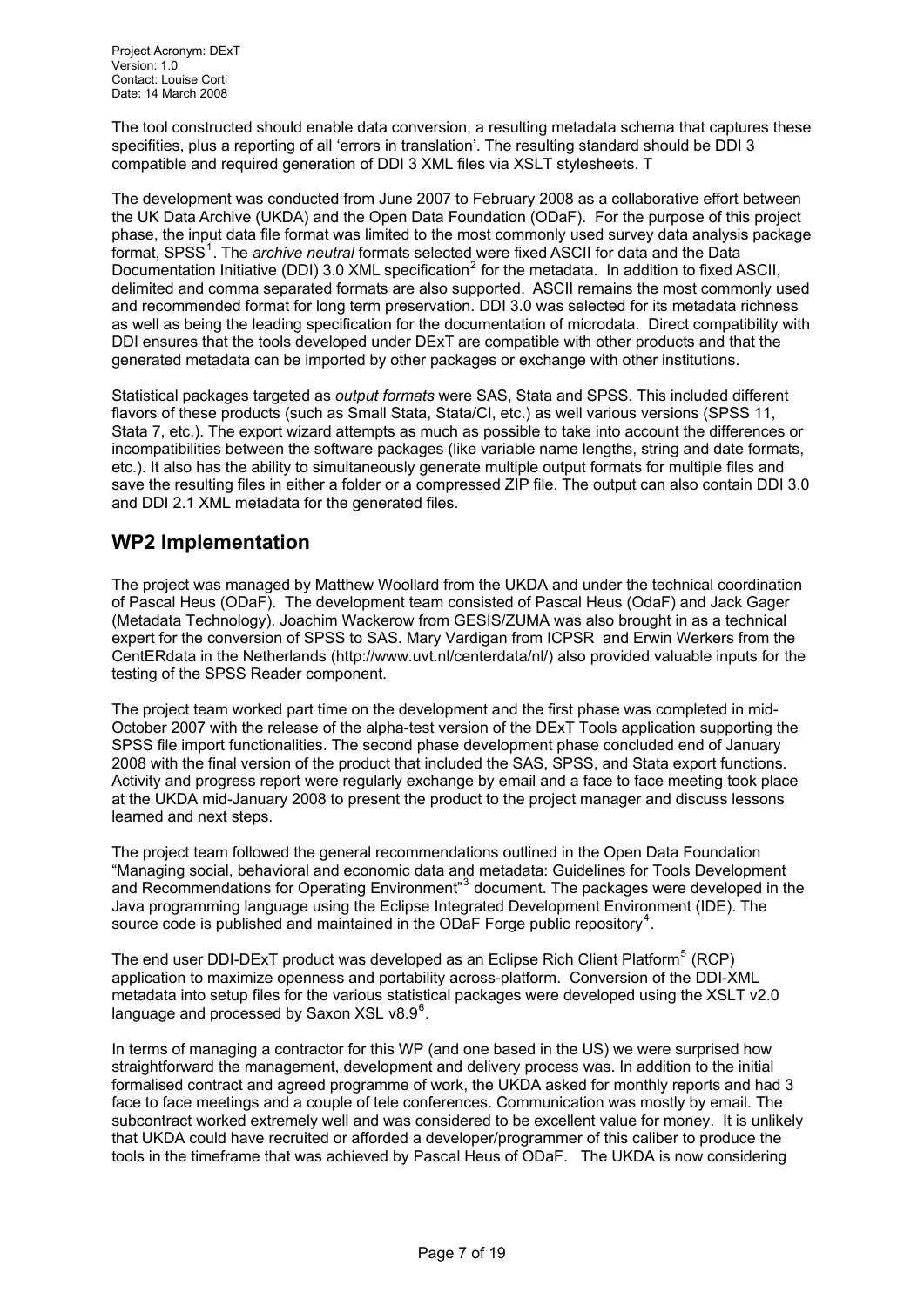<span id="page-7-0"></span>contracting out some of its more discrete and development-oriented technical projects to consultants such as those working for ODaF.

### **WP2 Outputs and Results**

DDI Tools web site $9$  and the source code is publicly available on the ODaF forge repository. The primary outputs of the project are the DDI-DExT Tools application and the underlying SPSS Reader component. Both products have been released under the GNU Lesser General Public License<sup>7</sup> and donated to the DDI Foundation Tools Program<sup>8</sup> as a contribution from the UKDA and the Open Data Foundation. The DDI-DExT installer and SPSS Reader can be downloaded from the

| SOURCEFORGE.NET <sup>®</sup>                                                                                                                                            |                                |                                                                                                                              |                  |                       |             | Log in Create account<br>Help                                                  |
|-------------------------------------------------------------------------------------------------------------------------------------------------------------------------|--------------------------------|------------------------------------------------------------------------------------------------------------------------------|------------------|-----------------------|-------------|--------------------------------------------------------------------------------|
|                                                                                                                                                                         | <b>Browse Software</b><br>Home | Marketplace                                                                                                                  | <b>Community</b> | <b>Create Project</b> | <b>Jobs</b> |                                                                                |
|                                                                                                                                                                         | $\checkmark$<br>Software       |                                                                                                                              |                  | Search                | Advanced    |                                                                                |
|                                                                                                                                                                         |                                | More Level III Red Hat Linux technicians                                                                                     |                  |                       | rackspace.  |                                                                                |
| SF.net » Projects » SPSS Writer » Summary<br><b>SPSS Writer</b>                                                                                                         |                                |                                                                                                                              |                  |                       |             | Q<br>Project<br>Search<br>Advanced                                             |
| <b>Project - Tracker - Mailing Lists -</b><br>Forums -                                                                                                                  | $Code -$                       | Services Download Documentation                                                                                              | Tasks -          |                       |             | Project Web Site                                                               |
|                                                                                                                                                                         |                                |                                                                                                                              |                  |                       |             | <b>IN RSS</b><br><b>X</b> Stats<br>Enter Here to Research Featured Solutions - |
| SPSS free java library for writing SPSS format file                                                                                                                     |                                |                                                                                                                              |                  |                       |             | $\varphi$                                                                      |
|                                                                                                                                                                         |                                |                                                                                                                              |                  |                       |             |                                                                                |
| <b>Download SPSS Writer</b>                                                                                                                                             | <b>Find Support</b>            |                                                                                                                              |                  |                       |             | Speak directly with                                                            |
| <b>Project Admins: nikonoff</b><br>Operating System: OS Independent (Written in an<br>interpreted language)<br>License: Common Public License<br>Category: Data Formats |                                | Buy expert services from Sourceforge.net<br>Marketplace. Support from the people who know.<br>SOURCEFORGE.NET<br>Marketplace |                  |                       |             | Sun about the NEW<br>OpenSolaris distribution<br>on May 1 at 3 p.m. EDT        |
| <b>Latest News</b>                                                                                                                                                      |                                |                                                                                                                              |                  |                       |             | <b>LIVE IN-BANNER CHAT STARTS IN</b>                                           |
| (No news at the current time)                                                                                                                                           |                                |                                                                                                                              |                  |                       |             | 00:00:01:39<br>os opensolaris<br>$\diamond$ Sun                                |
| <b>Public Areas</b>                                                                                                                                                     |                                | <b>Project Details</b>                                                                                                       |                  |                       |             |                                                                                |
| Bugs: (0 open / 0 total)<br><b>Bug Tracking System</b>                                                                                                                  |                                | Project Admins: nikonoff                                                                                                     |                  |                       |             |                                                                                |
| Support Requests: (0 open / 0 total)<br><b>Tech Support Tracking System</b>                                                                                             |                                | Developers: 1<br>Development Status : 5 - Production/Stable                                                                  |                  |                       |             |                                                                                |

Screen shots of the tool can be found in the WP2 Technical Report in Appendix 1.

A wide range of SPSS files were collected from various sources to test the import capabilities of the product. As initial test cases, a simple SPSS 11 file containing all possible variable formats was created. The UK Data Archive also provided a set of 9 files as use cases. In addition, the following individuals/organizations contributes test SPSS files: Mary Vardigan (ICPSR, USA), Erwin Werker (CenterData, Tilburg University, Netherlands), Joachim Wackerow (GESIS/ZUMA, Germany), Dan Kristiaensen (DDA, Denmark) and Guido Gay (IReR, Italy).

This provided for a wide range of test cases varying from SPSS version 4 to 16 and produced on different platforms (Windows, Linux, Solaris). With very few exceptions, the DExT SPSS Reader is able to properly read and export the data and metadata. A known issue exists for files produced on the Solaris platform (SPSS 4) or with the open source SPSS Writer Java package distributed through SourceForge<sup>10</sup>. A fix is trivial and will be implemented in upcoming maintenance release of the reader.

The export functionalities of DexT-DDI were tested internally with SPSS 11, Stata 8 and SAS 9.1. External feedback has been limited at this time given the small number of testers. While some adjustments [are](#page-17-1) expected to be necessary, such changes are based on an XSL transformation and do not require the recompilation of the entire application. The Open Data Foundation and other contributors are expected to integrate such changes in future releases.

Three levels of documentations were maintained:

- Source code level: documentation is present in the Java files in the form of comments captured in the standard JavaDocs<sup>11</sup> format based on Sun Microsystems recommendations (see ODaF guidelines).
- Application level: user level documentation is provided in the DDI-DExT application help system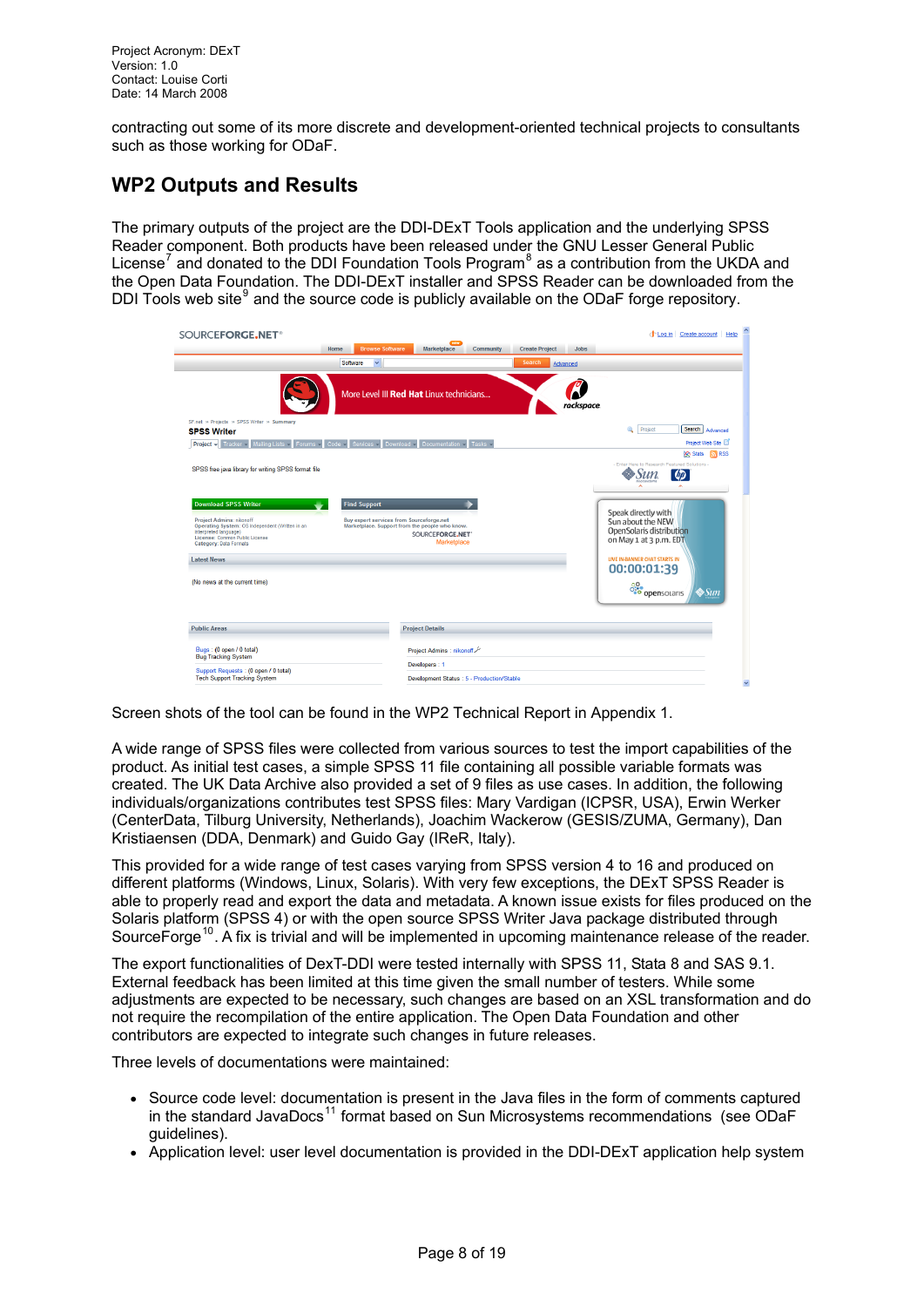<span id="page-8-0"></span>• Project level: technical documentation and administrative activities. These documents are available upon request.

The technical documentation includes a detailed paper on the SPSS and other file formats. As this information was collected from various sources on the Internet whose author could not always be identified or may be copyrighted, this paper cannot be released in the public domain. Several public sources documenting the SPSS format are however available. We want in particular to thank the members of the PSPP project<sup>12</sup> community who have been particularly helpful and supportive during the development of the DexT SPSS Reader package. The full technical report for WP2 by the contractor, Pascal Heus can be found in Appendix 1 and the URL for the final DExT tools is http://sourceforge.net/projects/spss-writer:

To advocate the availability of the tools, presentations and demos are planned at the ODaF Europe 2008 meeting and the IASSIST 2008 conference in Stanford, CA in May. Announcement will also be made through relevant channels such as the DDI Users, IASSIST and Open Foundation mailing lists.

It was agreed at the end of the project to move the products into maintenance mode and leave a period of 6-months for further testing by the UKDA, the DDI community and other interested users. Bug fixes and minor enhancements will be contributed by the Open Data Foundation, the UKDA development team and potentially the open source community.

Short term planned enhancements include full alignment of the DDI 3.0 specification once officially released end of May (the tool are currently using a candidate release version) as well as improvements to the script generator and other know minor issues.

Potential future enhancements include:

- Support for additional input formats such as Stata, SAS, SPSS Portable or Nesstar
- Support for additional setup file formats such as R, Excel or SQL Databases.
- Data export to a "generic" ASCII format that uses ISO standard dates, general number formats.
- Addition of summary statistics to the DDI metadata

### **WP2 Conclusions**

The DDI-DExT project successfully demonstrated the feasibility of using open source solutions, ASCII text files and standards based metadata for the conversion, preservation and dissemination of microdata. While not a production grade product, the DDI-DExT application can already be used as a free stand alone import/export utility for SPSS files and the automated creation of DDI metadata. The availability of an open source Java library for reading SPSS data is also an important contribution as it greatly facilitates access to data and metadata stored in the proprietary SPSS format by any applications and web based services. The library as already been integrated in the DANS MIXED project<sup>13</sup> and has drawn interest from several other individuals and open source product developers.

The project also provided major contributions to the DDI community: first, it was one of the main use case for the testing and enhancements of the candidate recommendation versions of the DDI 3.0 XML metad[ata](#page-17-1) specification. As such, it directly leads to several improvements to the upcoming new standard. The package is also one of the first known implementation of the DDI 3.0 and will is likely to support and foster the adoption of the new specification.

Finally, the work performed on the setup files script generator highlighted many of the differences and incompatibilities between the SPSS, Stata and SAS software. These lessons learned could potentially be formalized into a paper that outlines the caveats and provides general recommendations to minimize information loss when converting data across statistical packages.

Overall, this initial effort was successful in more way than initially anticipated. We hope to have the opportunity to further develop the package to turn it into a versatile set of utilities for the management of microdata.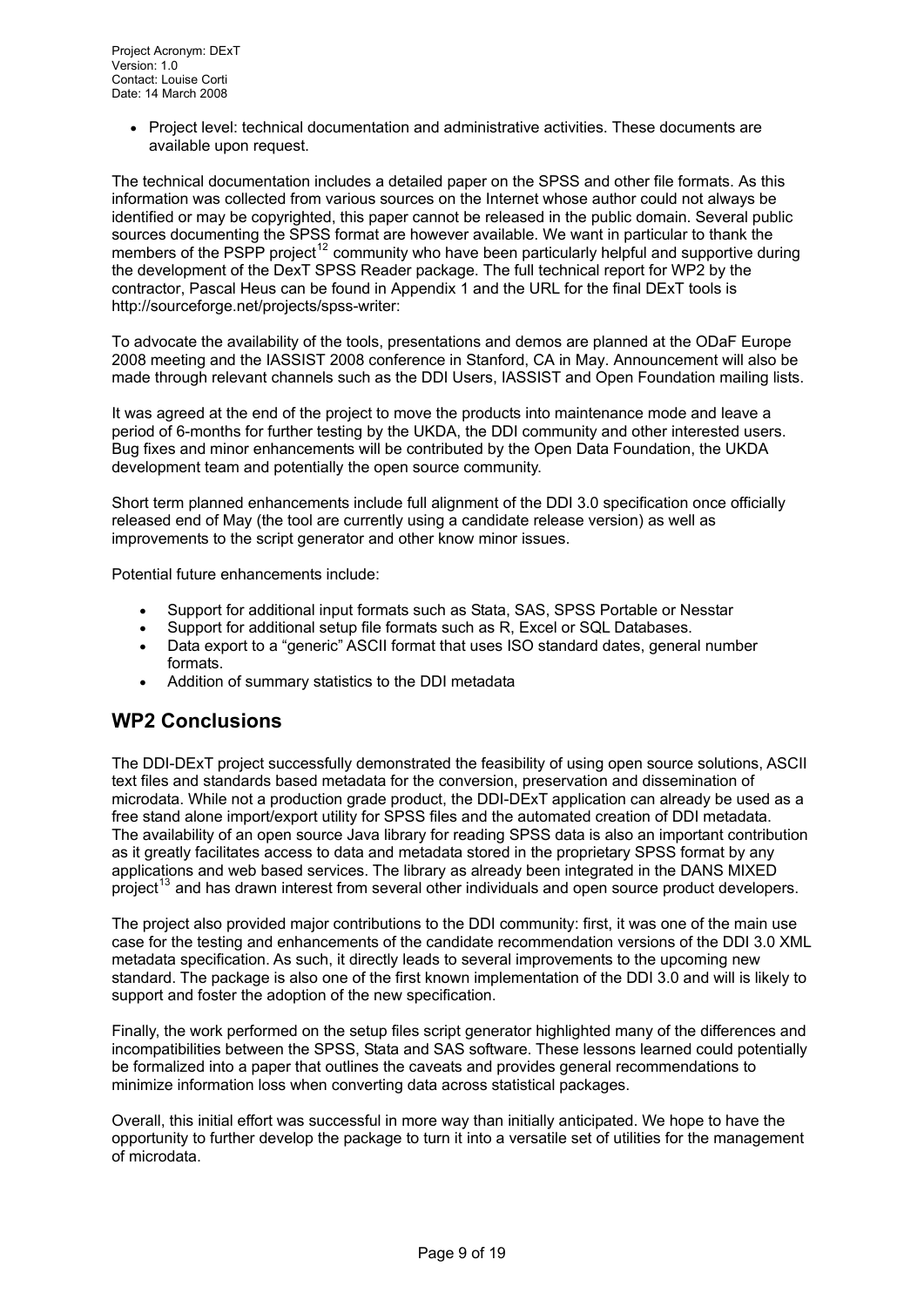# <span id="page-9-0"></span>**WP3: Qualitative data (QuDEx)**

## **WP3 Methodology**

The majority of social researchers undertaking qualitative research methods are making use of some form of data management software. This can be MS Word or MS Access but in the past 15 years a number of dedicated packages have come on the market. These are called generically termed Computer Assisted Qualitative Data Analysis Software (CAQDAS) packages and include the market leaders NVivo, Nudist, Atlas-ti and MaxQDA. CAQDAS packages were developed in the late 80s typically by keen qualitative researchers and the resulting software thus embodies different methodological and analytical approaches. The past decade has seen a huge take up of the use of these packages in research and in teaching and in the UK the CAQDAS Networking group has provided an invaluable information portal, forum and outreach program for helping get users started. While a basic common denominator set of functions can be seen across the software, various new functions have been added to some and not others. Thus each has its own flavour, and also terminology.

The softwares have similar basic functionality that includes:

- structuring work ability to access to all parts of a project immediately
- staying 'close to data' instant access to source data files (e.g. transcripts)
- exploring data tools to search text for one word or a phrase
- code and retrieve functionality create codes and retrieve the coded sections of text
- project management and data organisation
- searching and interrogating the database search for relationships between codes
- writing tools memos, comments and annotations
- outputs reports to view a hard copy or export to another package

The key problem for a data archive interested in acquiring and disseminating data from qualitative research studies is that CAQDAS formats are proprietary and there exist no export or import formats. Thus once a researcher uploads data into a particular package, s/he is locked into that particular software and format. The work carried out within these packages, which is primarily coding and annotating data, is stored as an integral part of the softwares 'project' which can typically be exported as whole unit. However it is not possible to share the added value undertaken within the package. A list of annotations or codes can be exported but the links to the underlying data cannot. As yet, there are no open source products which can compete with the functionality of the leading softwares, Atlasti and QSR NVivo.

A standard format for representing richly encoded qualitative data is necessary because it: it ensures consistency across datasets; supports the development of common web-based publishing and search tools; and it facilitates data interchange and comparison among datasets. Importantly, it could also enable data and l inked products to be imported and exported directly into and out of CAQDAS packages, avoiding the reliance on just a single product, and offering the opportunity to share analytic workings outside the confines of any particular software.

In essence, the model we were aiming at was a data exchange format that can represent data collections and retain links between data, annotations and related objects. The model should be aware of complimentary metadata standards (DC, MODS, OAI, DDI and TEI).

The work undertaken in this WP took as its starting point two recent and quite roughly specified data models that have been developed. The first has been an ongoing work programme of ESDS Qualidata<sup>14</sup> at the UK Data Archive (Louise Corti is head of this service) who in the early 2000s developed a draft but limited formal definition of a common XML vocabulary and Document Type Definition (DTD) based on the Text Encoding Initiative (TEI) for describing these structures<sup>15</sup>. The Universities of Melbourne and Queensland have further developed a draft Qualitative Data Interchan[ge](#page-17-1) Format (QDIF) for e-Social Science (QDIF)<sup>16</sup>. Both centres have been working closely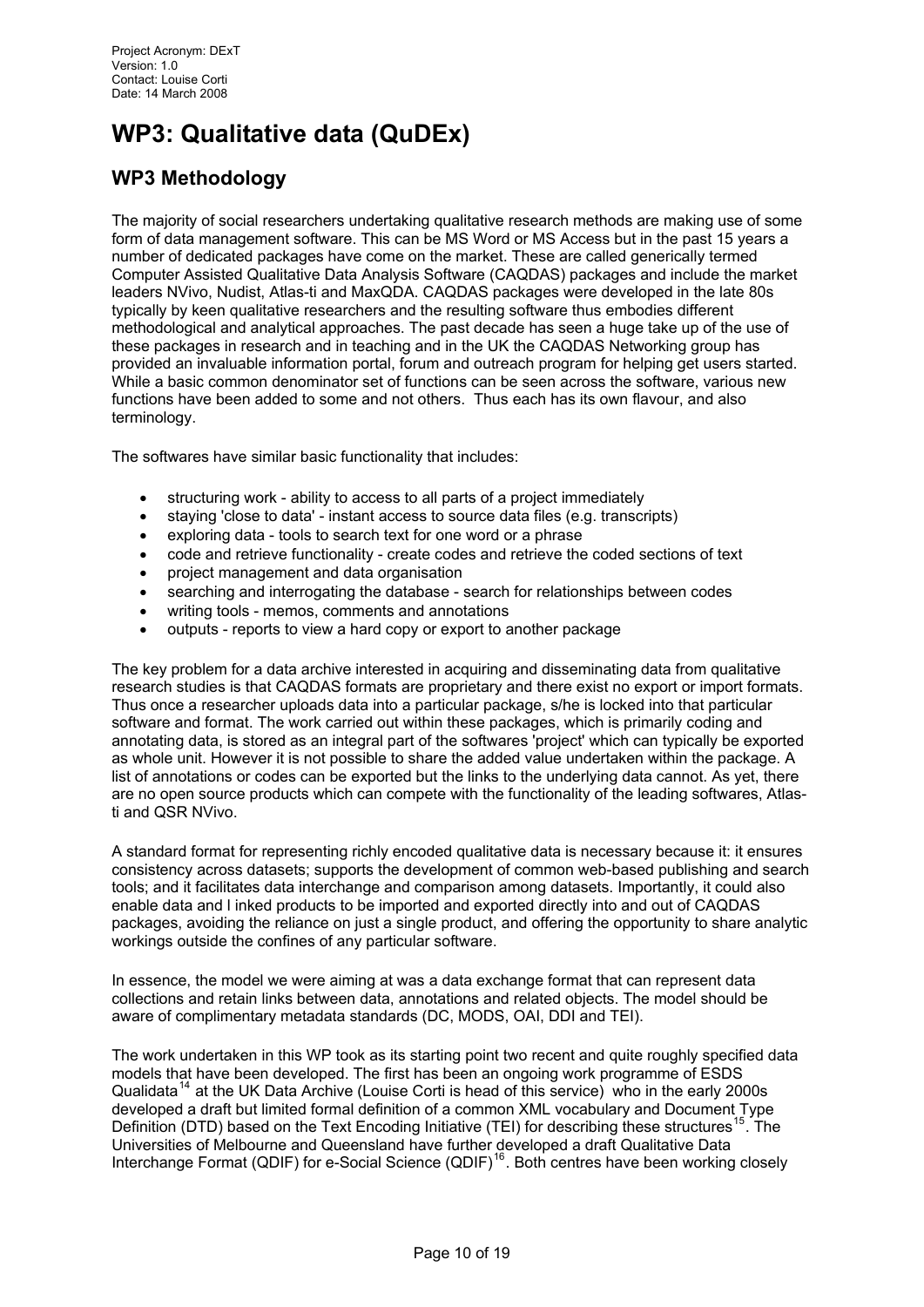together in this very early development phase, but as yet, neither has any dedicated funding to work further on realistic development or testing, so the specification work remains on the back-burner.

WP3 was directed and managed by Louise Corti from the UKDA with a technical/ metadata coordinator consultant, Herve L'hours bought in to support the full-time programmer Angad Bhat. XML consultants were bought in in the summer of 2007 to formally evaluate the initial schema and have major input into its subsequent development.

*QuDex* is the name given in this project to the qualitative data exchange model for the archiving and interchange of data and metadata between CAQDAS packages. The draft QuDEx standard/schema is essentially a software-neutral format for qualitative data that preserves *annotations* of and *relationships* between data and other related objects. The QuDEx XML schema is based on a small number of key concepts and elements that can represent: coding, classifying, memoing, and relating.

All of the key vendors were consulted throughout the QuDex development process. These were:

- ATLAS.ti
- Nvivo
- NU\*DIST
- Max QDA
- QDA Miner
- Qualrus
- HyperResearch
- Tinderbox
- Transana
- WeftQDA

In the first phase of WP2, the key functionalities for the market leading software packages were compared. This comparison helped to distinguish the baseline, what may be thought of as common denominator functions possessed by all the softwares: annotation of data through codes; memos; classifications and relationships. It helped to establish the core concepts on which to build the schema. The report is appended in Appendix 2 and available at: http://www.dataarchive.ac.uk/dext/Software2.xls

A comparison of existing and possibly relevant metadata schema was also undertaken. This can be found in Appendix 3 and at http://www.data-archive.ac.uk/dext/c[omparison3.doc](http://www.data-archive.ac.uk/dext/Software2.xls)

[The initial schema for the baselin](http://www.data-archive.ac.uk/dext/Software2.xls)e concepts was presented to a significant number of the CAQDAS vendors at a captive-audience conference on qualitative computing in April 2007. This is the first time the vendors had an opport[unity \(if only though curiosity\) to come together to discu](http://www.data-archive.ac.uk/dext/comparison3.doc)ss what potentially might represent competition between them. None currently provide import and export to each others software formats, though a couple do export some basic XML. At this meeting an overview of a potential basic model for data exchange was provided by the DExT team. While not all in agreement, the majority decided that a discussion of which basic aspects of functionality might be common across packages would be worthwhile. A WIKI was been set up for discussion on this issue, and the feedback utilised in developing Version 1 of the QuDEx schema.

Transforming data from a proprietary data structure into the Qudex Schema is impossible without having access to the underlying data structure. DExT was not able to do this within the time frame, and a single leading software was chosen as the test case. This exported data into a basic, schemaless XML. This enabled a mapping from this format (Atlas-XML) to the QuDex generic XML and back again to demonstrate proof of concept.

The project only had enough funds to support one relatively junior member of staff as a programmer and what was clearly lacking was *developer* input. The real impact of this void was noted and in late spring 2007, a local consultant was bought in to help manage the progress of schema development by providing communication between the Investigator and the project's programmer. Herve l'Hours bought with him experience of metadata schema development and implementation for multimedia data and in particular, a theoretical *and* working knowledge of Metadata Encoding and Transmission Standard METS (see Outputs and Results for discussion).

The schema was developed with input from XML consultants from the Open Data Foundation (ODaF), who have extensive experience in the formulation and development of formalised XML specifications in this area (Electronic Business using eXtensible Markup Language:  $ebXML^{17}$  and the survey data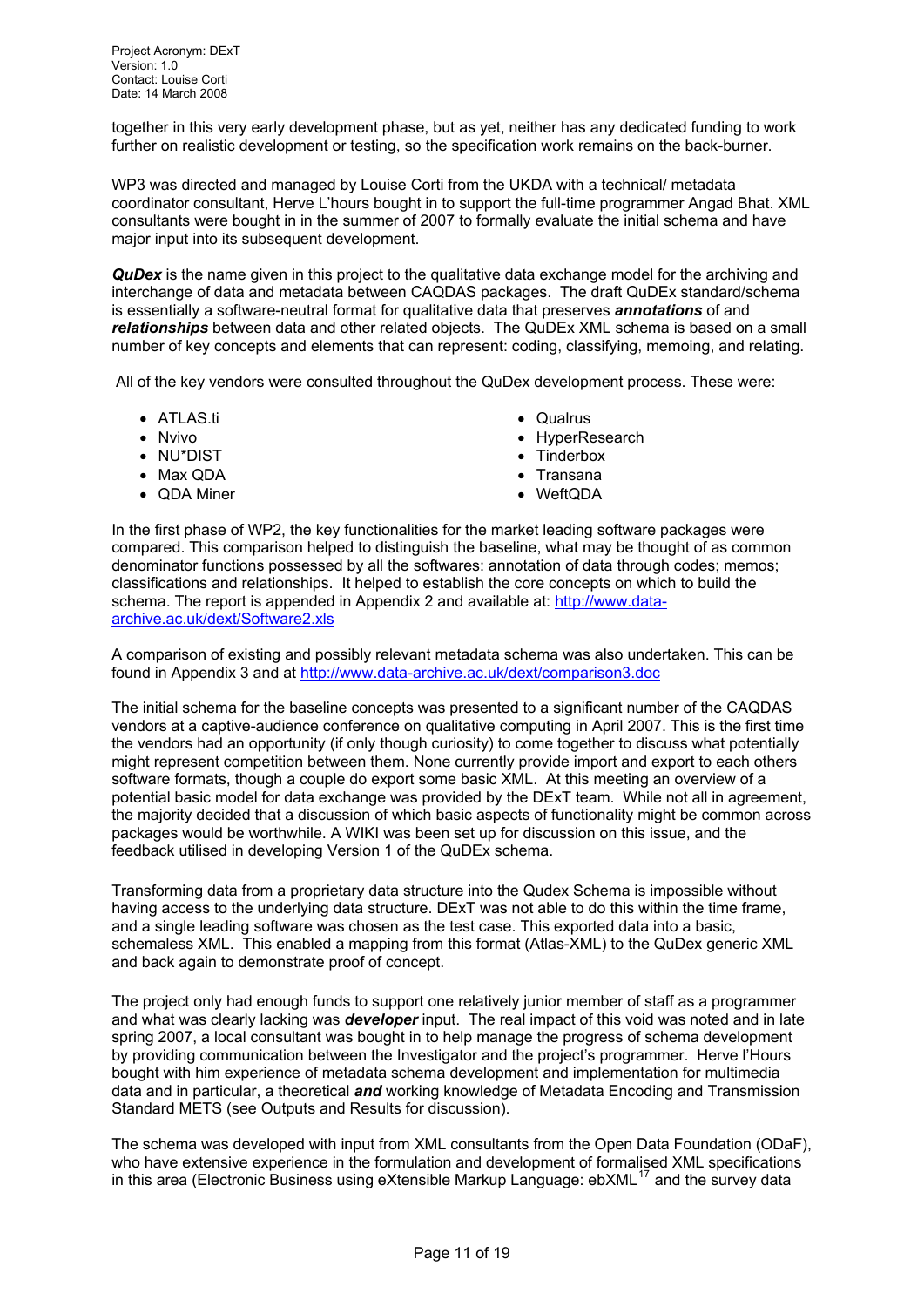<span id="page-11-0"></span>XML schemas: SDM $X^{18}$  and DDI). A visit by Arofan Gregory of ODaf (as DExT consultant) proved to be a significant milestone in formulating a more robust first draft schema. His expertise in dissecting complex and competing data structures and models aided the team's progress enormously.

Following agreement [of](#page-17-2) the last version under the DExT funding, a QuDex viewer and QuDex transformation tool were hastily built, to show proof of concept, i.e. that the schema represented CAQDAS functionality.

In September 2007, two DExT staff attended the invitation only ODaF meeting in California *to* discuss the DExT project and tools. The team was invited to propose a working group of the Data Documentation Initiative (DDI) alliance in an attempt to progress the standard. This was a major breakthrough in getting such a standard for qualitative data recognized. A presentation at the Association of Survey Computing (ASC) in September 2007 also gave an opportunity for feedback by social survey tools developers. In April 2008 after the project finished another ODaF meeting was held, hosted by the UKDA, at which the DExT tools were discussed with unanimous support for the development under the ODaF umbrella of visualisation tools based on the QuDex schema.

### **WP3 Outputs and Results**

Three versions of the schema (V1 to V3) were released, focussing on a generalise standard to represent the core concepts. The schema enables import from one of the CAQDAS packages Atlas to the intermediate schema (QuDEX0 and back out. It captures the key functions of CAQDAS packages identified. The DExT web site and a WIKI enabled opportunities for promotion, communication and feedback.

|                                                                                                   | Data Exchange Tools (DExT)<br>link to DExT home page                                                                                                                                                                                                                                                                                                                                                                                                                                                                                                                                                                                                                                                                                                                                              | DEXT UKDA JISC           |  |  |
|---------------------------------------------------------------------------------------------------|---------------------------------------------------------------------------------------------------------------------------------------------------------------------------------------------------------------------------------------------------------------------------------------------------------------------------------------------------------------------------------------------------------------------------------------------------------------------------------------------------------------------------------------------------------------------------------------------------------------------------------------------------------------------------------------------------------------------------------------------------------------------------------------------------|--------------------------|--|--|
|                                                                                                   | <b>ABOUT DEXT</b>                                                                                                                                                                                                                                                                                                                                                                                                                                                                                                                                                                                                                                                                                                                                                                                 |                          |  |  |
| <b>About DExT</b><br>Bid<br>Project plan<br>Open Data Foundation<br>work<br><b>JISC</b> programme | Data conversion and proprietary data entry and analysis are particularly important and problematic aspects of data management and<br>curation. This proposal aims to provide researchers and support staff working with primary research data with a suite of tools that will<br>enable data to be long-term curated and exchangeable. The tools will research and both develop and test tools for contemporary<br>quantitative data or statistical data and qualitative data typically used by social researchers.<br>The project aims to develop, refine and test models for data exchange for both survey data and qualitative research data based on<br>XML/RDF schema and will develop tools for data import and export. The work will also research the feasibility of developing automated |                          |  |  |
| Contacts                                                                                          | conversion procedures for legacy formats. The data formats to be included are those that are commonly used in research such as SPSS.<br>STATA, XML, Atlas-ti, MaxQDA and Nvivo. The test data selected for this project are from the social sciences, but these formats are                                                                                                                                                                                                                                                                                                                                                                                                                                                                                                                       |                          |  |  |
| <b>Advisory Committee</b>                                                                         | typically found across all domains of primary research. A small scale evaluation of the models and tools will be carried out in order to<br>inform JISC of the most viable options for future development in this area.                                                                                                                                                                                                                                                                                                                                                                                                                                                                                                                                                                           |                          |  |  |
| Reports<br><b>News</b>                                                                            | A longer-term aim of this work would be to build a fully functional and scalable facility or service where data formats can be submitted<br>and seamlessly returned in a chosen, desired format. The work in this proposal aims to lay the foundations upon which such a sustainable<br>service could be built.                                                                                                                                                                                                                                                                                                                                                                                                                                                                                   |                          |  |  |
| Presentations                                                                                     | The project is led by the UK Data Archive at the University of Essex.                                                                                                                                                                                                                                                                                                                                                                                                                                                                                                                                                                                                                                                                                                                             |                          |  |  |
| XML schema                                                                                        | UK Data Archive Home Page > About > About Data Exchange Tools DExT                                                                                                                                                                                                                                                                                                                                                                                                                                                                                                                                                                                                                                                                                                                                |                          |  |  |
|                                                                                                   | Page last updated 8 February 2007                                                                                                                                                                                                                                                                                                                                                                                                                                                                                                                                                                                                                                                                                                                                                                 |                          |  |  |
| <b>UK Data Archive</b>                                                                            | Copyright 2007-2008 University of Essex. All rights reserved.<br>Contact   Copyright and Disclaimer<br>Accessibility WC 1.0                                                                                                                                                                                                                                                                                                                                                                                                                                                                                                                                                                                                                                                                       | University of Essex JISC |  |  |

The schema has been built on best practice for text and audio-visual annotation and makes use of Xpointer and some elements from the audiovisual standard SMIL. This is fully documented in the QuDex Reference document and other documents can be found on the DExT site (see URL refs later) but this key document is also appended (Appendix 5) to this report. A basic outline follows.

Key *elements* used in the QuDex standard together with their definitions are shown in the Table 1. below: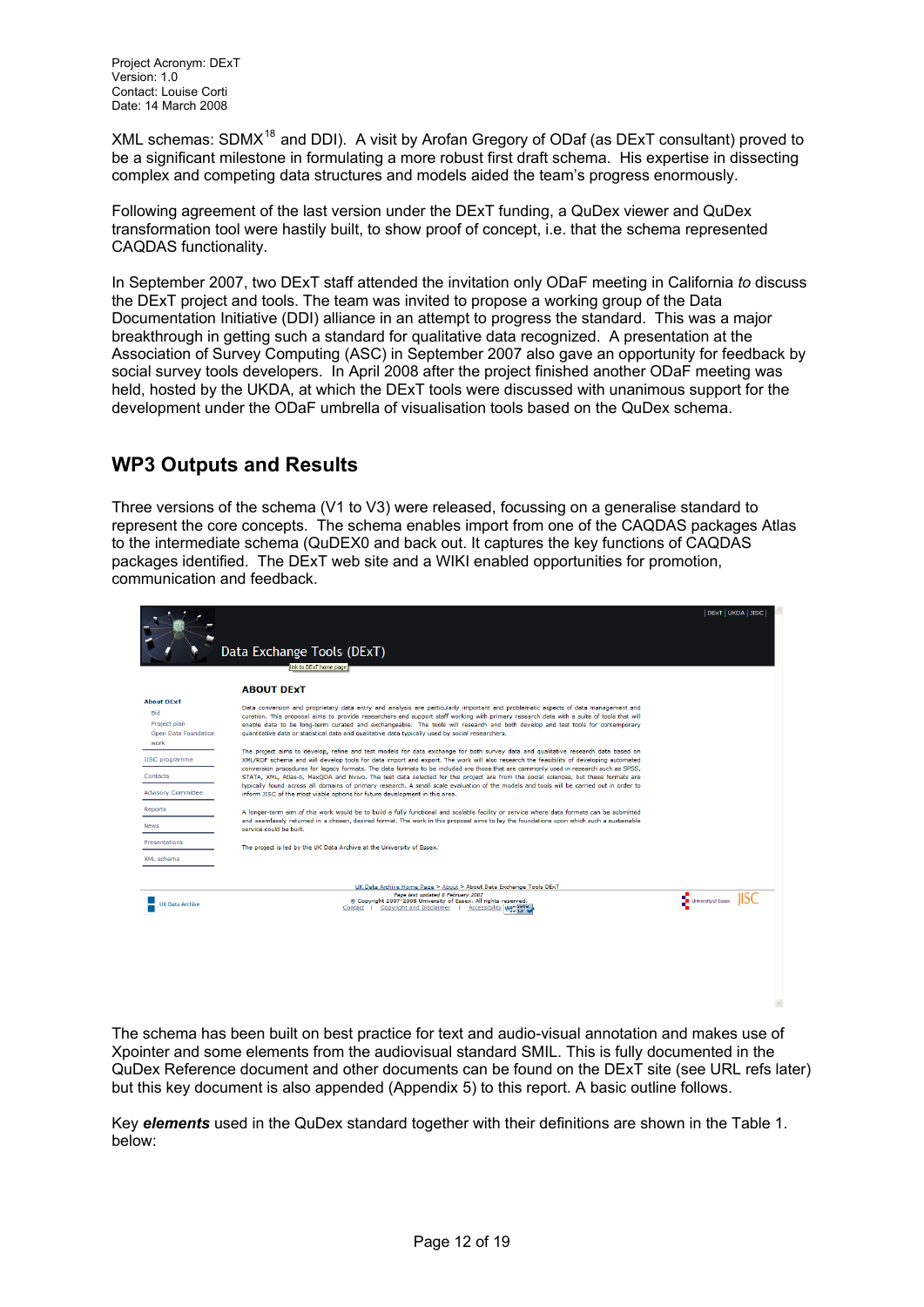#### **Table 1 QuDex elements and definitions**

| <b>Top level Elements</b>                 | <b>Sub elements</b>                                                                                                     | <b>Definition</b>                                                                                                                                                                                                                                                                                                                                                                                                                                             |
|-------------------------------------------|-------------------------------------------------------------------------------------------------------------------------|---------------------------------------------------------------------------------------------------------------------------------------------------------------------------------------------------------------------------------------------------------------------------------------------------------------------------------------------------------------------------------------------------------------------------------------------------------------|
| <qudex></qudex>                           | resourceCollection<br>segmentCollection<br>codeCollection<br>memoCollection<br>categoryCollection<br>relationCollection | The root element; a 'wrapper' for<br>all other elements of the QuDEx<br>Schema. Each top level element<br>in QuDEx is defined as a<br>'collection' and must appear in the<br>order outlined below                                                                                                                                                                                                                                                             |
| <resourcecollection></resourcecollection> | sources<br>memoSources<br>documents                                                                                     | The resourceCollection section<br>lists and locates all content<br>available to the QuDEx file. A<br>source points to the original<br>location of the resource while<br>each author working on the<br>QuDEx file is assigned a<br>surrogate document which points<br>to the relevant source. The child<br>elements sources and<br>memoSources contain direct<br>references to the files under<br>analysis; the documents section<br>contains their surrogates |
| <segmentcollection></segmentcollection>   | Segment (sub elements text,<br>audio, video, xml, image)                                                                | The parent element for all<br>segments, which is a subset of a<br>document (text, audio, video or<br>image) under analysis defined in a<br>manner appropriate to the format<br>(text, audio, video, image or xml).<br>Segments may overlap and<br>multiple memos and codes may<br>be assigned to a segment. Start<br>and end points can be formally<br>assigned to segments of text, and<br>audio visual materials an other<br>document                       |
| <codecollection></codecollection>         | code                                                                                                                    | The parent element for all codes.<br>A code is a short alphanumeric<br>string, usually a single word; may<br>be assigned to a segment or<br>document though assignment is<br>not required. A code may<br>optionally be taken from a<br>controlled vocabulary defined<br>under @ authority                                                                                                                                                                     |
| <memocollection></memocollection>         | memo (sub elements<br>memoDocumentRef,<br>memoText)                                                                     | The parent element for all <i>memos</i> ;<br>these may be pure text and<br>embedded in the QuDEx file<br>(inline memo) or may refer to<br>external files. A memo is a text<br>string internal to the document<br>(inline memo) or an externally<br>held document (external memo)<br>which may be assigned to a<br>segment, code, document,<br>category or to another                                                                                          |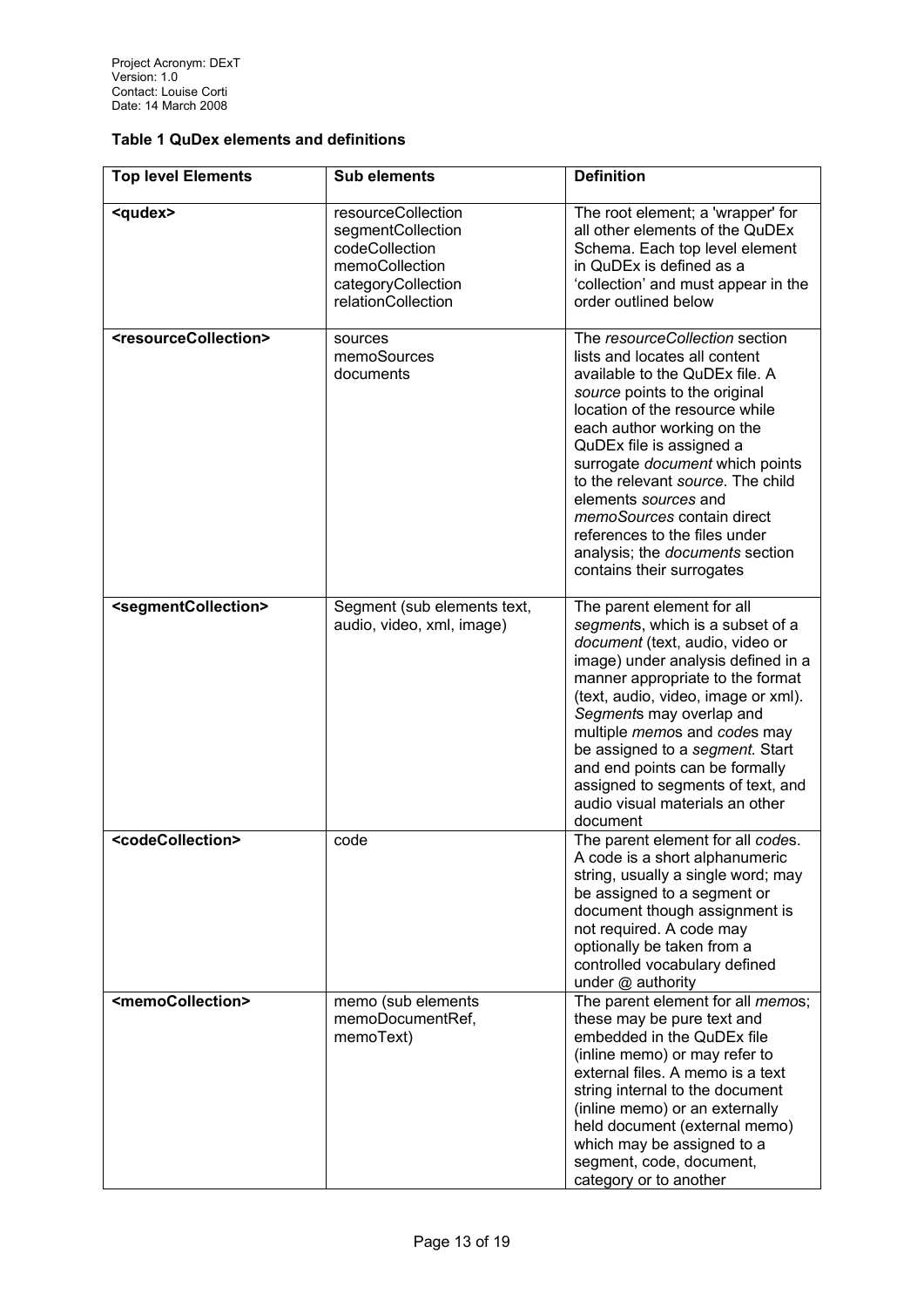| <categorycollection></categorycollection> | category       | The parent element for all<br>categories. A category is an<br>alphanumeric string (stored in<br>@label) assigned to one or more<br>documents. Categories may be<br>hierarchically nested. Documents<br>contained within a category are<br>referenced using<br>@documentRefs. Nested<br>categories are referenced using<br>@categoryRefs                                                                                                                                                                         |
|-------------------------------------------|----------------|-----------------------------------------------------------------------------------------------------------------------------------------------------------------------------------------------------------------------------------------------------------------------------------------------------------------------------------------------------------------------------------------------------------------------------------------------------------------------------------------------------------------|
| <relationcollection></relationcollection> | objectRelation | The parent element for all<br>relationships between objects.<br>For the purposes of a relation all<br>of the following are considered to<br>be 'objects'<br>A document: surrogate of<br>a source or memoSource<br>A segment within a<br>document<br>An assigned value: code,<br>memo, category, relation<br>A relation is a link between two<br>objects in a QuDEx file. Each<br>object is either the start or end<br>point of a relation (source vs<br>target). Every relation may,<br>optionally, have a name |

A number of **attributes** are commonly used within the QuDEx standard, with standard attribute groups assigned designed to support the management of complex layers of analysis by multiple authors within a single QuDEx instance. These are:

| @ cdate:    | the date and time the instance of the element was created                                                                                                                              |
|-------------|----------------------------------------------------------------------------------------------------------------------------------------------------------------------------------------|
| @ mdate:    | the last date and time the instance of the element was modified                                                                                                                        |
| @ creator:  | the original creator of the instance of the element or the author of the relevant<br>resource                                                                                          |
| @ label:    | a human readable string for the element in general or its specific contents                                                                                                            |
|             | @ displayLabel: a version of the label text appropriate for display, for example in a user interface                                                                                   |
| @ language: | this caters for describing the overall language of the study while permitting element<br>level variations such as defining a segment, memo or code as being in a different<br>language |

Appendix 4 contains a glossary of acronyms.

Each successive version of the schema was mounted on the DExT WIKI and the CAQDAS vendors and key stakeholders emailed (see Appendix 5 for stakeholders, organisations and individuals who were targeted and who contributed):

- **October 2007: Version 1.0 of QuDEx Schema released**
- **December 2007: Version 2.2 of QuDEx Schema released**
- **February 2008: Version 3.0 of QuDEx Schema released**

In December 2007, version 2.0 of the QuDEx draft schema was added to the DExT WIKI for comment. Following feedback from vendors, some key stakeholders and XML consultants from the Open Data Foundation (ODaF0 some critical amendments were made for Version 3.0. Version 3.0 is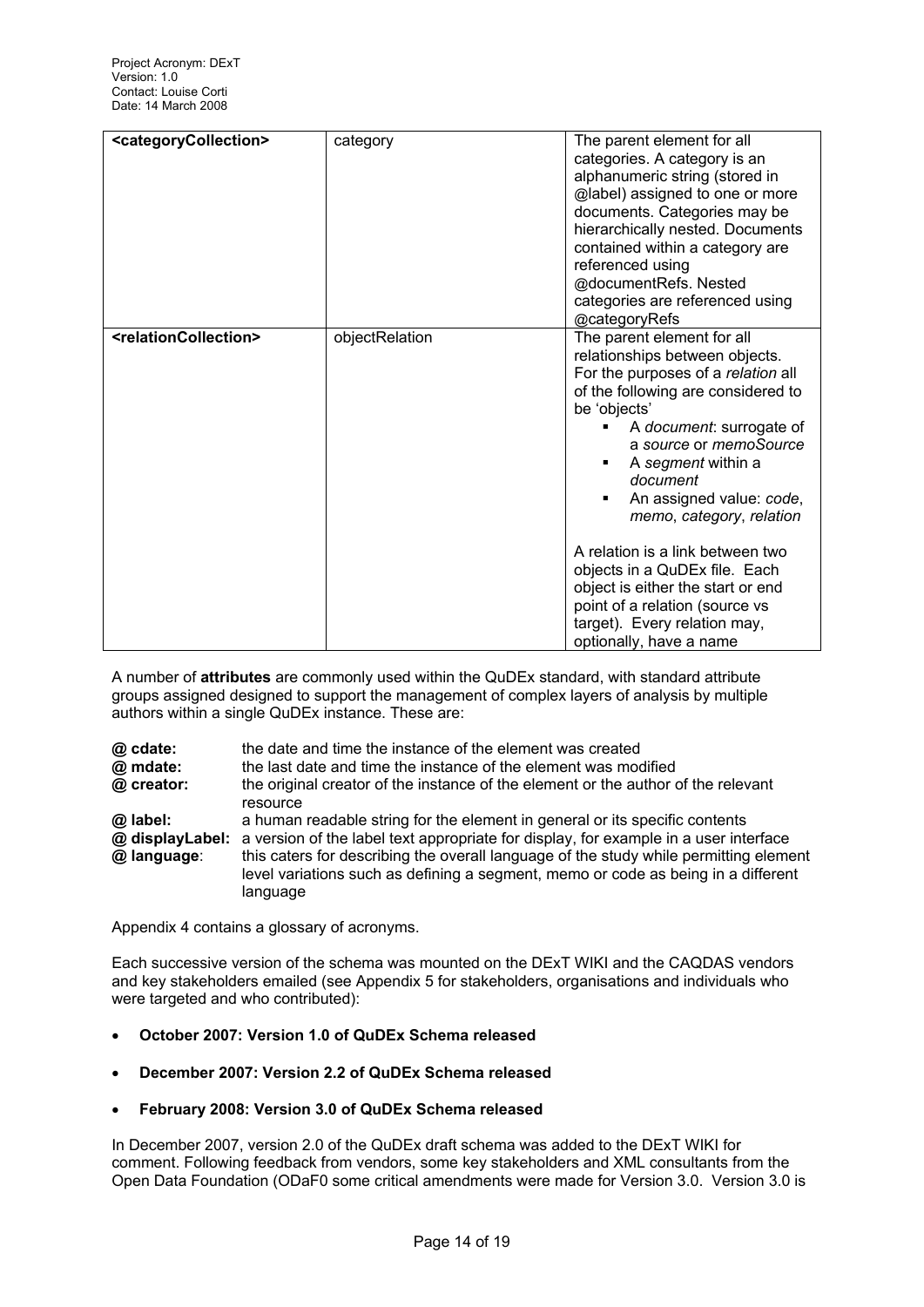the final version that has been accomplished under the JISC-supported DExT project funding and is considered by the international XML consultant to be a very solid grounding for which to test more use cases and build both conversion scripts and data and visualisation tools.

The Version 3.0 draft schema, its UML model, accompanying documentation and XML instance files are listed below and can be viewed on the DExT Website (www.data-archive.ac.uk/dext/schema). Change notes also accompany each successive schema version to reflect the changes made and rationales for making these changes. The Reference Documents is the only document of these Schema-related documents to be appended to this report (Appendix 6).

#### **Full Documentation of QuDex schema:**

- *Release notes* for the Schema version 3.0
- *Open issues* A collection of the open QuDEx issues to be addressed in successive schema versions
- *Reference* A reference guide to QuDEx elements and attributes which we hope may be expanded to provide further implementation support in future versions. A list of relevant acronyms is provided at the end of this document providing basic definitions (not technical details) of QuDEx and other related concepts
- *QuDEx mapping from Atlas-ti to QuDex XML*

#### **Schema and XML instances**

- *QuDEx Schema* The latest version of the QuDEx Schema v3.0
- *QuDEx Object Model* The latest version of the QuDEx Object Model v3.0
- *Full instance* A full example instance of the xml containing most elements and attributes
- *Sample instance* An Atlas-ti XML example based on the sample data prepared for the DExT project
- *Sample METS* Supporting document for archiving of QuDEx and other material

Metadata Encoding and Transmission Standard (METS) is a standard for encoding descriptive, administrative, and structural metadata regarding digital objects, expressed using the XML schema language. The standard is maintained in the Network Development and MARC Standards Office of the Library of Congress, and is being developed as an initiative of the Digital Library Federation. METS is becoming an increasingly attractive standard for dealing with preservation metadata and confirming validation processes and is JISC's chosen stand for interoperability. It was therefore considered to be relevant to the development of data conversion standards and tools.

In 2006 the TNA and UKDA recently undertook a JISC-supported project to report on Open Archival Information System (OAIS) Reference Model and METS. The Quali DExT work evaluated this report and other METS related work undertaken in-house for the JISC Digitisation HISTPop project and developed a *basic* METS schema to complement the QuDex schema. That is, rather than attempting to perform every function required by researchers to describe a complex research data collection, QuDEx aimed to deliver *core* functionality while other metadata standards can be used as appropriate. In DExT all materials and metadata relating to a collection of objects pertaining to a single research study (data files, documentation such as methods and protocols and outputs) were packaged as 'complex objects' using METS. In other words, METS has been used to define a broader single 'collection' and to specify the relationships between parts of the collection.

Screen shots for the **QuDex Viewer** and instruction for installation plus the **QuDex Transformation** are shown in Appendix 7. The Viewer is an open source tool whose objective is to facilitate the use and understanding of QuDEx XML files and transform one of the CAQDAS vendor packages XML (in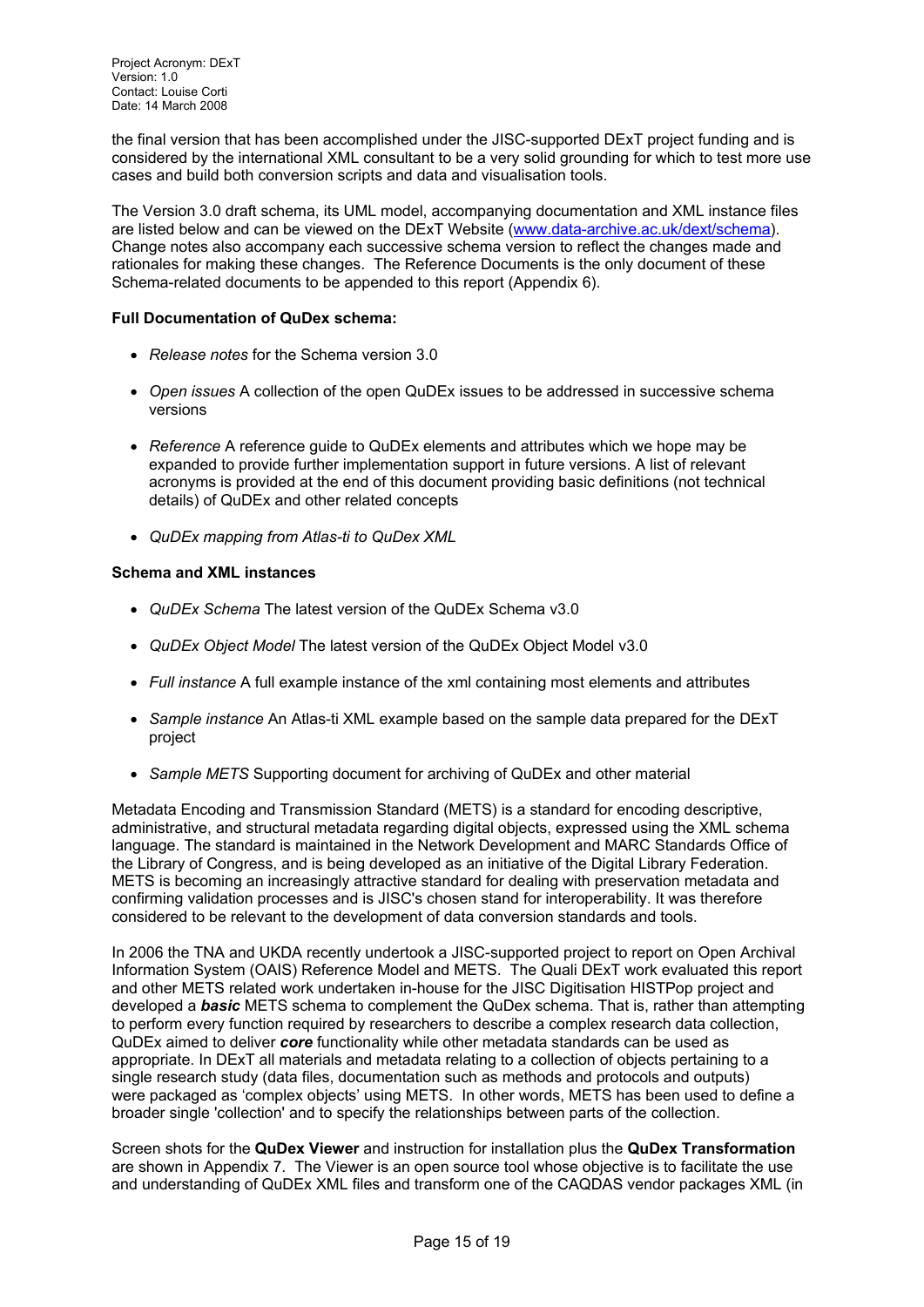<span id="page-15-0"></span>this case Atlas.ti) to its native XML format. It has been designed for simple browsing, transforming and viewing of core constructs such as code, segments, memo and their relationships. It requires the installation of tomcat server on to a local directory to run the application into a standard web browser such as Firefox or Internet Explorer. The QuDEx Viewer leverages the open sources packages, Yahoo! UI Library and Bubbling Library<sup>19</sup>.

To use the software, any valid QuDEx XML file on a computer can be opened by using the application's menu at the top of the page. For all QuDEx XML documents, it provides basic functionalities such as a listing of all th[e c](#page-17-2)odes, memos, segments, categories and their relationships and the ability to browse the document in either text or xml view. The sample QuDEx documents can be found on the DExT web site at www.data-archive/dext/schema/QuDex Viewer.zip.

The application also allows transforming Atlas.ti xml to QuDEx format by simply selecting the files for transformation. This feature can also be accessed using the top menu of the application. The sample Atlas.ti xml file and a copy of schema could be accessed from the URL as above. The files should be stored on a local drive and the application pointed to these files for transformation. These tools are very much demo tools, but could be used as the basis for a import/export and transformation tools and also a basic open source CAQDAS tool working on data in the open XML structure.

While the XML schema is published on the project web site, and will be linked to from other key sites (e.g. the DDI), it is important to realise that the standard is only of use to the potential user community if freely available tools are made available to get data into the curation/interchange standard from proprietary data formats and also export back out into proprietary formats. Hence a demonstrator of import and export utilities was developed in the last month of the project. This is only a rough tool and user friendly conversion tools would need to accompany the new standard if take up is to be encouraged. The ODaF are keen to work to support some basic utilities to support the standard, but it is the software vendors who may need to take some initiative in developing their own import and export tools if they wish to cater for open format translation.

### **WP3 Conclusions**

Following a final round of comments to this latest release, we anticipate that the schema work will be transferred under a working group of the DDI committee (http://www.icpsr.umich.edu/DDI/). The schema will also be supported by the Open Data Foundation (ODaF) and any further versions and tools will be hosted on their web site (http://www.opendatafoundation.org/). We welcome anyone interested in participating in further developments to contact the team at UKDA to get involved.

The project's lifespan was short to undertake a fairly major task - a full blown schema development for complex objects primarily to suit the [needs of the social science research](http://www.opendatafoundation.org/) community. The team were happy that so much has been achieved within such a relatively short period. As with the WP2, much of the progress can be attributed to the two consultants, Herve L'hours and Arofan Gregory who had the knowledge and skills to make quite critical decisions in haste.

## **Outcomes and Implications**

In addition to the DExT website, the DExT project was also promoted at a number of key events: the UK e-science conference; national research methods conferences; all ESDS and UKDA events (some 50 per year); the two annual IASSIST conferences; the 07 CAQDAS conference; two years at the Association of Survey Computing (ACS); and at two of the Open Data Foundation meetings. It is hoped that by targeting these audiences, news has filtered out into the spheres which are most likely to consider further development of tools and take up.

The DExT outputs are relevant to a) the Discovery to Delivery stream of the Repositories Programme, as the proposed service is based upon common standards for data interoperability, and (b) Shared Infrastructure Services for resource discovery, repositories and curation - machine to machine services that support rights, profiling, terminologies, registries, file format and representation etc.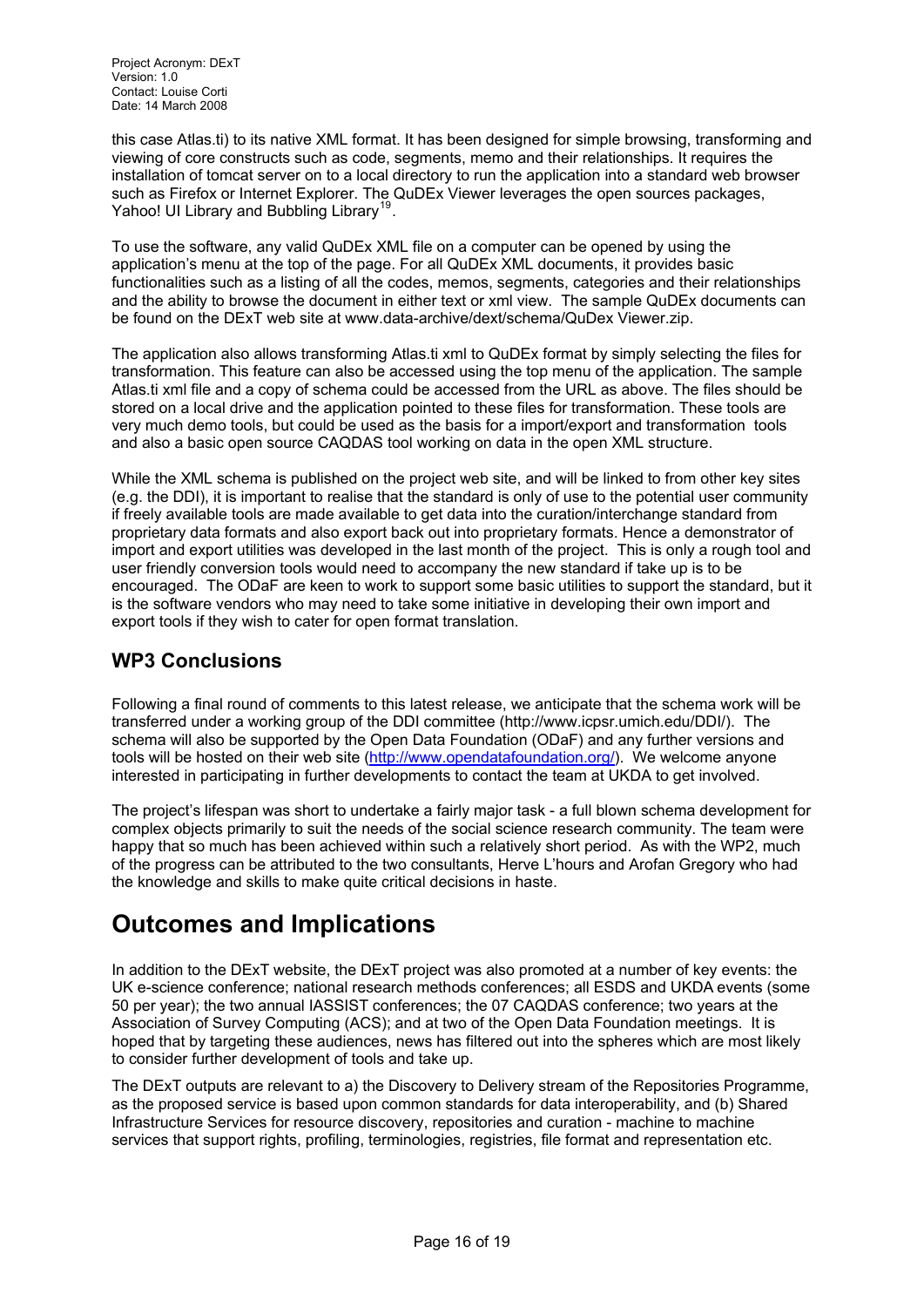Version: 1.0 Contact: Louise Corti Date: 14 March 2008

The work supported the Programme's desire to improve the efficiency and quality of repository functions, by helping automate the processes of data conversion, and by providing SMART data and tools - in the form of a universal data exchange format. The work aimed to contribute to the need for refinement of the application of standards and specifications for digital repositories and preservation by building software and tools for both digital repository use and digital preservation. An immediate benefit should be increase in productivity for preservation and data sharing services and enhance both the reprocessing of legacy datasets and the data refreshment element vital to good data preservation practice.

The project built on development work arising from the existing JISC programmes: Digital Repository Programme and the Supporting Digital Preservation and Asset Management in Institutions. Existing current projects from these JISC programmes are addressing publications and theses, learning objects, experimental and geospatial data, but largely do not cover the types of (widely used) data central to the DExT work. The project also built upon other contemporary reports and investigatory papers into preservation and dissemination issues at academic institutions. The 2005 report on 'Digital Repositories Roadmap: looking forward' called for the provision of a 'solid environment within which a wide variety of software tools (open source and commercial) and added value services can be developed' and 'functionality and services that support curation, migration and preservation'.

The UKDA has already produced three Best Practice Guides for the MRC and a joint ESRC/NERC/BBSRC RELU Programme in: Data Management - covering data format selection, metadata and documentation standards and content, version control, access, and authentication6 and in Data Format Conversion - covering the issues involved in data conversion. These provide solid background advice for researchers and centres with data sharing or archiving commitments. As yet while they suggest preferred formats, they have not attempted to cover vendor neutral data formats. It is anticipated that the new formats created in the DExT work will be integrated into advice if they are chosen to become the UKDA s preferred preservation format.

In conclusion, open source standards and utilities for the conversion of data into a standard archiving format and for exchange were developed as a proof of concept that focused on a limited number (yet high usage) software formats. The DExT work has laid the foundation for more advanced tools that can support additional input and output formats and provides enhanced functionalities. Ongoing support for such tools within our own community will ensure that they will further tested, refined and our hope is for them to be fully embedded in everyday repository practice.

## **Recommendations**

It is recommended that all future JISC, HEFCE and RCUK initiatives that look at data and metadata standards for *research data* and longer term repository storage consult this project, as the underlying standards and tools are robust ad also quite generic. They are also supported by a significant international community – through the association of social science data archives -  $\text{IASSIST}^{20}$ .

Over the next year the UK Data Archive will work will work to further test and embed these standards and tools into everyday practice, and are more than happy to discuss use and adaptation of tools by other groups – they are open source and very much built for the community. The use of ME[TS](#page-17-2) and MODS in the project has also created a useful and fairly simplistic way of describing a complex collection of research data and associated context and outputs, which we will gladly share and discuss. We would encourage JISC to include the project's work on its list of repository tools and standards, and also after the Repositories Programme has ended.

Following further review of the tools there is scope for exploring the feasibility of a fully specified data curation/exchange service that is web-based. Users could upload data that have been extracted from a software package and return a chosen converted format. This is a logical extension to the ground work that has been accomplished under DExT and would be highly beneficial low investment tool for institutional repositories. The short time scale and limited budget for this project did not allow for exploration of this kind of facility, but the potential is certainly worth following up.

## **References**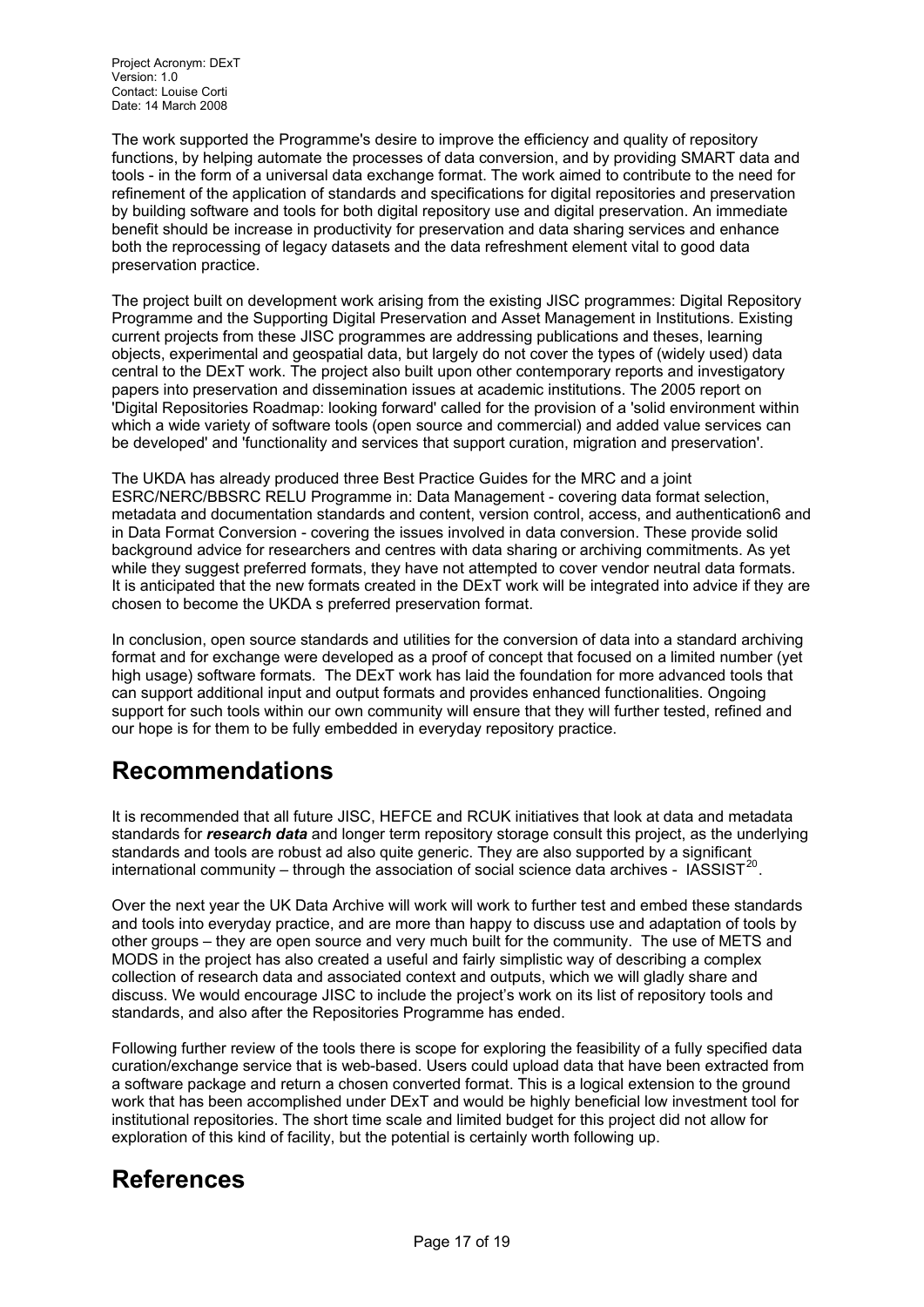l  $1$  SPSS created by SPSS Inc. is a leading worldwide provider of predictive analytics software and solutions., http://www.spss.com/

<span id="page-17-1"></span><span id="page-17-0"></span>2 The DDI is the internationly agreed standard for describing survey micro data http://www.ddialliance.org

3 http://ww[w.opendatafoundation](http://www.spss.com/).org/?lvl1=resources&lvl2=papers

- [4 http://forge.opendatafou](http://www.ddialliance.org/)ndation.org
- 5 [http://wiki.eclipse.org/index.php/Rich\\_Client\\_Platform](http://www.opendatafoundation.org/?lvl1=resources&lvl2=papers)
- 6 [http://saxon.sourceforge.net/](http://forge.opendatafoundation.org/)
- 7 [http://www.gnu.org/copyleft/lesser.html](http://wiki.eclipse.org/index.php/Rich_Client_Platform)
- 8 [http://tools.ddialliance.org/?lv](http://saxon.sourceforge.net/)l1=ftp
- 9 [http://tools.ddialliance.org/?lvl1=produc](http://www.gnu.org/copyleft/lesser.html)t&lvl2=dext
- 1[0 http://sourceforge.net/projects/sps](http://tools.ddialliance.org/?lvl1=ftp)s-writer/
- 1[1 http://java.sun.com/j2se/javadoc/](http://tools.ddialliance.org/?lvl1=product&lvl2=dext)
- 1[2 http://www.gnu.org/software/pspp/](http://sourceforge.net/projects/spss-writer/)
- <span id="page-17-2"></span>1[3 http://www.dans.knaw.nl/en/proje](http://java.sun.com/j2se/javadoc/)cts/mixed/
- 14 [ESDS Qualidata www.esds.ac.uk/q](http://www.gnu.org/software/pspp/)ualidata

15 [ESDS Qualidata XML application for qualitat](http://www.dans.knaw.nl/en/projects/mixed/)ive data www.esds.ac.uk/qualidata/online/about/xmlapplication.asp

16 Qualitative Data [Interchange Format \(QDIF\)](http://www.esds.ac.uk/qualidata) http://sourceforge.net/projects/qdif

[17 ebXML \(Electronic Business using eXtensible Markup La](http://www.esds.ac.uk/qualidata/online/about/xmlapplication.asp)nguage) is a modular suite of specifications that enables enterprises of any size and in any geographical location to conduct business over the Internet. Using ebXML, comp[anies now have a standard method](http://sourceforge.net/projects/qdif) to exchange business messages, conduct trading relationships, communicate data in common terms and define and register business processes. http://www.ebxml.org/

18 SDMX , SDMX is an initiative to foster standards for the exchange of statistical information. http://www.sdmx.org/

19 Yahoo! UI Library http://devel[oper.yahoo.com/yui and](http://www.ebxml.org/) Bubbling Library http://bubbling-library.com/

[20 IASSIST The Intern](http://www.sdmx.org/)ational Association for Social Science Information and Service and Technology http://www.iassistdata.org/

DExT Website with r[eports and presentations: http://](http://developer.yahoo.com/yui)www.data-archive.ac.[uk/dext/](http://bubbling-library.com/)

[WP2 tools: http://sourceforg](http://www.iassistdata.org/)e.net/projects/spss-writer

WP3: QuDEx comparison of CAQDAS packag[es: http://www.data-archive.ac.uk/de](http://www.data-archive.ac.uk/dext/)xt/Software2.xls

WP3: QuD[Ex comparison of possible contending met](http://sourceforge.net/projects/spss-writer)adata schema for qualitative data : http://www.data-archive.ac.uk/dext/comparison3.doc